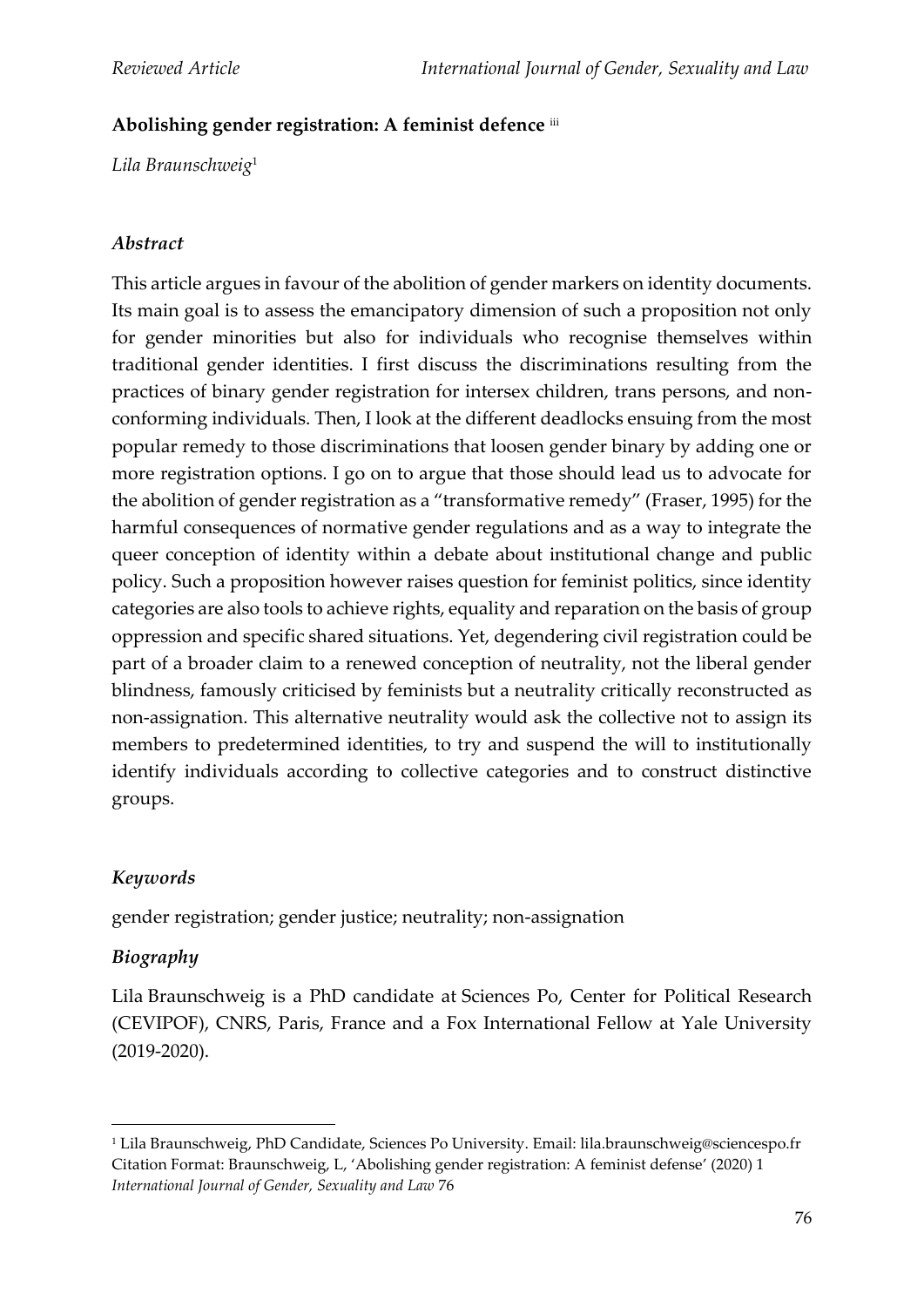### *Introduction*

In late 2018, Germany became the fifteenth country in the world to undermine the binarity of gender registration in civil status and administrative documents by enabling individuals who do not recognise themselves in binary identification to check the box "diverse." This change comes after a case was brought to the German Federal Constitutional Court, highlighting the discrimination faced by intersex citizens. Across the globe, the growing number of newly adopted laws and pending court cases that demand such legal reforms has added to the growing visibility of intersex and gender non-conforming activism that questions the long-held rigidity of binary identity categories. It seems that the traditional norms of gender identity are becoming more and more inadequate to represent and recognise the flourishing scope of gender expressions and identifications. Most interestingly, adding one option of gender registration ("diverse", "other", "x", etc.) has been the most common legal remedy for this problem. The third box is, for instance, currently available not only in Germany but also in Australia, Austria, Uruguay, India, some states of Canada and the United States of America. In fact, beyond the legal realm and sometimes before it, the tendency to add categories has also pertained to other areas of society such as social and dating apps sometimes offering more than 50 boxes of gender identity from which to choose. These issues generally divide public opinion into two camps: those favoring the introduction of one or several new categories and those resisting it. 2 Another perspective, however, has remained widely overlooked. <sup>3</sup> When the German Federal Constitutional Court recognized the discriminatory character of binary registration for the intersex plaintiff, it ordered the German parliament to either offer a third option of identification on legal documents or suppress the mention of sex on those documents altogether. Interestingly, but not so surprisingly considering the general trend on this issue, the Bundestag chose the first proposition.

Yet, adding one or several categories of identification does not go without difficulties. These challenges lie in the "paradox of rights" (Brown 2000), "dilemma of

<sup>2</sup> The constitutional court of France has for instance ruled against the introduction of a third gender option in 2017 arguing that gender binary in identity documents "has a legitimate goal and is

necessary to the juridical and social organisation of which it is a founding element". My translation. « *La dualité des énonciations relatives au sexe dans les actes de l'état civil poursuit un but légitime en ce qu'elle est nécessaire à l'organisation sociale et juridique, dont elle constitue un élément fondateur* ». (Arrêt n°531, Cour de Cassation France, May 4<sup>th</sup>, 2017).

<sup>&</sup>lt;sup>3</sup> Some activists have advocated for the suppression of gender markers altogether, as well as some academic pieces (Davis, 2014; Shrage, 2012), but those arguments have not reached the public sphere so far.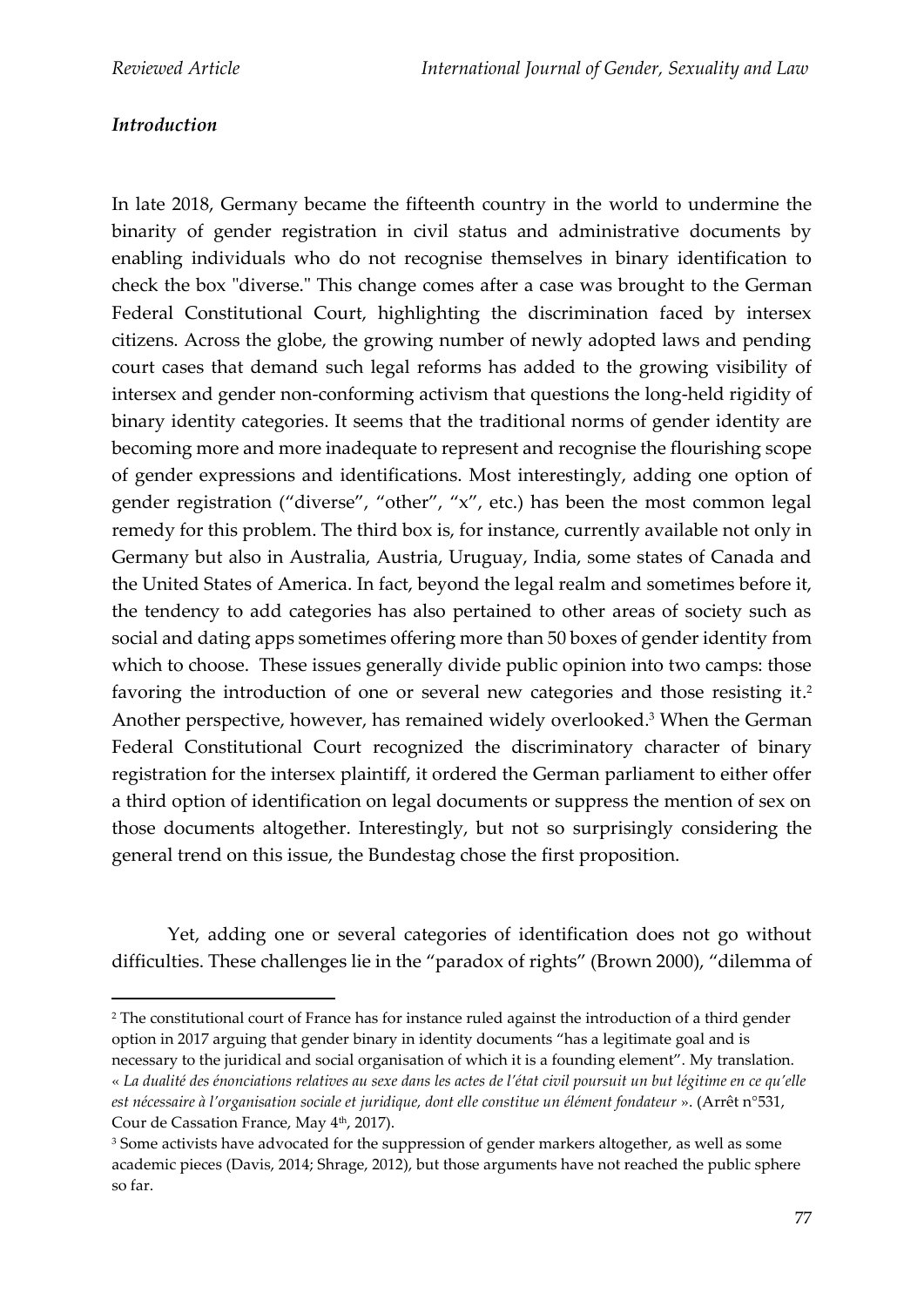difference" (Minow 1990, 20) or "conundrum of equality" (Scott, 1988, 202). That is, marginalised social groups claim equality based on the identity category that is the source of their exclusion. In doing so, they give new meanings to this category but also reconduct the social differences they are trying to abolish. The claim to add one or more boxes for gender registration in identity documents and administrative forms does not escape this emancipation paradox. Such legal change provides gender nonconforming individuals with more basic human rights while leaving almost untouched the widespread gender binary and its discriminatory effects for nonconforming individuals, intersex children and women. It also perpetrates the naturalisation of gender frontiers.

Instead of granting the privilege to have one's gender identity recognised by the state and inscribed in civil status, why not rather attenuate the administrative, social, and legal needs to know and display gender identities? The main argument of this article is that, confronted with the limits of a third gender option, the only remaining solution to discriminatory binary registration is to abolish gender markers on identity documents and other kinds of administrative forms. The objective is to assess the emancipatory dimension of such a proposition not only for gender minorities but also for individuals who recognise themselves within traditional gender identities. This article takes the proposition of Patchen Markell seriously when he wrote, that "faced with a relation of privilege or subordination, look for the way to dismantle or attenuate the privilege itself before (or while also) working to include a determinate group of previously excluded people under its protection" (Markell, 2003, p. 181).

In the following sections, I first discuss the discriminations resulting from the practices of gender registration for intersex gender non-conforming individuals. I understand gender non-conforming as a social situation relative to the current norms of gender. This situation concerns people whose gender expressions do not fit the normative conception of gender identities, who identify in as gender diverse or nonbinary, or whose ambiguous body disrupt the daily assignation of gender. Then, I look at the drawbacks of the solution to those discriminations that consists in adding a third option of gender identification. I go on to argue that these drawbacks should lead us to advocate for the abolition of gender registration as a "transformative remedy" (Fraser, 1995) for the harmful consequences of normative gender regulations.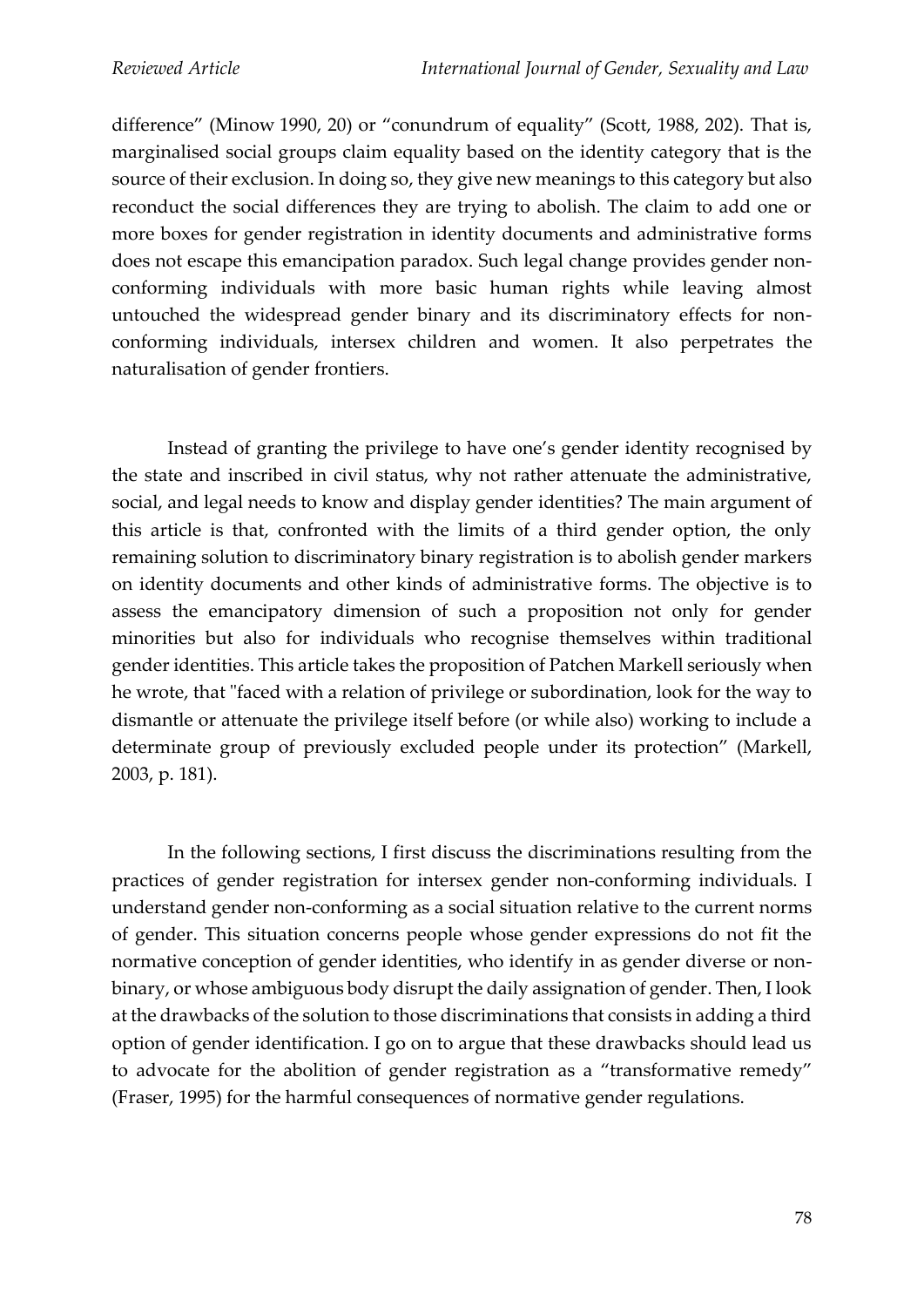I then explore how the abolition of gender registration sheds new lights on two existing debates in queer and feminist scholarship. The first one relates to the discussions on the compatibility between queer politics and social transformation through legal and institutional ways. I suggest that abolishing gender registration is one of the ways to integrate a queer conception of identity within a debate about the law and public policy. The second debate concerns the role of identity categories in feminist emancipatory politics. Following the feminist arguments on the "paradox of rights"(Brown, 2000) and the "dilemma of difference" (Minow, 1990, 20), the main risk of abolishing gender registration would be to reenact a norm of institutional genderblindness, akin to "colorblindness" on issue of race. This norm of gender-blindness conceals rather than reduces gender inequalities. I argue, instead, that abolishing gender registration should be part of a broader claim for a renewed and feminist conception of neutrality, critically reconstructed as non-assignation. This renewed neutrality asks the collective not to assign predetermined identities to its members, to suspend the institutional and administrative will to identify individuals according to collective categories, and not to construct distinctive groups. The main objective is to de-gender the institutions and laws that organise our collective life.

#### *Gender binary registration is discriminatory*

Gender registration is part of the broader system of identity assignation and norm enforcement that reproduces the gender division of the social world in most Western countries. <sup>4</sup> Gender identities are constructed through different social institutions that require individuals to situate themselves on one side of the gender frontier. Since the 18th century, especially, the development of science has expanded the possibilities to verify, classify, and identify individuals' gender identity (Foucault, 1980). It has reinforced the naturalised and biological approach to gender and rendered it difficult to escape or fool its regulation. The progress of science, with the expansion of the modern administrative state and its specific type of governability, displaced the conception of gender identity and provided doctors and administrators with authority to verify and decide the gender of an individual, leaving less – if any – room for gender self-determination (Foucault, 1980). Those modern practices of medical and institutional gender identification enforce the gender binary.

<sup>4</sup> I focus here in on the issue of third gender as it has emerged in western countries' public sphere destabilising the long lasting western hegemonic conception of gender binary. Non-binary individuals and identities are part of traditional cultures in other part of the world. In most countries, however, non-binary individuals and communities still face some kind of social stigma, marginalisation or violence (Diehl et al., 2017).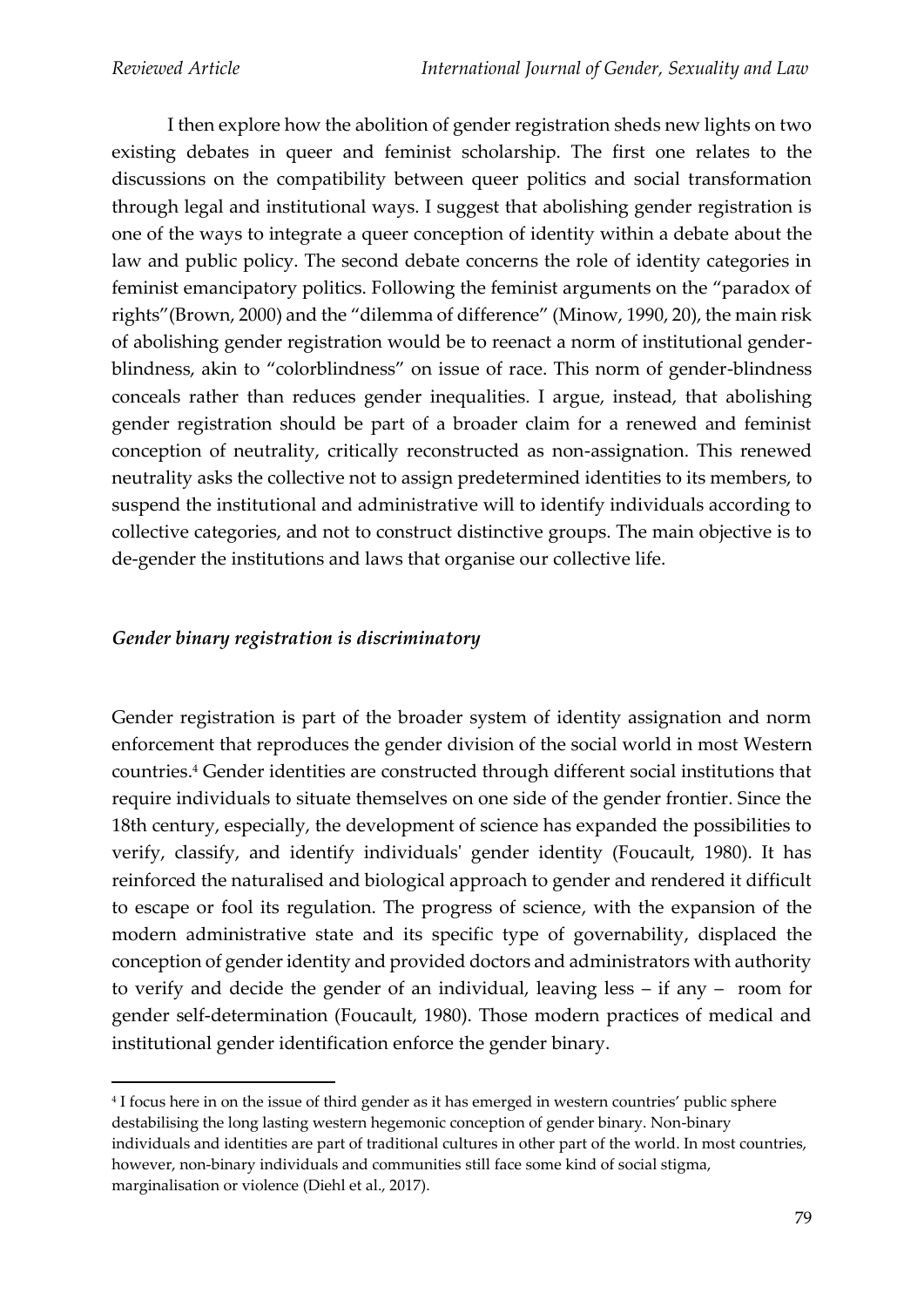Gender in fact, is not only the social aspect of sex. The biologist Anne Fausto Sterling has showed that "labelling someone a man or a woman is a social decision" (Fausto-Serling, 2000, p.3). This social decision is always informed and oriented by contingent and cultural beliefs on gender. Those beliefs, according to Sterling, "define our sex" and "affect what kind of knowledge scientists produce about sex in the first place." (Fausto Sterling, 2000, p. 3). The sex binary is, in this sense, a social and political construction based on the multiple biological, physiological, gonadal, chromosomal, hormonal variations of human sexuality (Fausto-Serling, 2000). If sex itself is a social and medical construction, then the divide between, on the one hand, a natural, biological sex and, on the other, a social and cultural gender becomes irrelevant<sup>5</sup>. In this perspective, gender is a norm that divides our sense of the world into two different categories. It is an epistemological lens, a "grid of legibility" through which we see and understand the social world, recognise certain phenomena, practices, and bodies while rejecting others in the domain of the unrecognisable, and unreal (Butler, 2004, 42). As human beings, we are always gendered in some way, situated and understood by others in relation to the gender frontier. The social regulation of the gender norm consists of a series of repeated acts of intersubjective and institutional assignation that take place through administrative procedures and public spaces.Gender registration is, indeed, one, if not the first, of those institutional regulations. These regulations, however, are not costless.

Reassignment surgeries performed on newborns presenting a variation of the sexual development exemplify the constructed character of the binary conception of sex and gender. But they also highlight the role of gender registration in the painful enforcement of this conception. Indeed, those medical interventions happen partly because declaring a baby's gender is needed to let them enter the world as a human being. When the established phrase "it is a boy/it is a girl" stumbles over a seemingly ambiguous body, it calls into question the binarity of gender. To fix the ambiguity and make them fit the dualism, doctors still correct the deviant bodies with chirurgical reassignation and hormonal therapy. <sup>6</sup> As Judith Butler puts it, their scalpel becomes the "knife of the norm" (Butler, 2004). These surgeries are profoundly costly for those who endure them. They leave painful traces and scars on the body but also on individuals'

<sup>&</sup>lt;sup>5</sup> This is why, throughout this paper, I use the terms "gender" and "sex" interchangeably.

<sup>6</sup> For now, and to the best of my knowledge, there exists no precise national data on the number of those medically unnecessary surgeries performed each year. Yet, several reports agree that despite being increasingly denounced by international organisations and NGOs, those surgeries still happen in, for instance, France (Blondin, Bouchoux, 2017), the US (Human Rights Watch, 2017), Germany and Denmark (Amnesty International, 2017).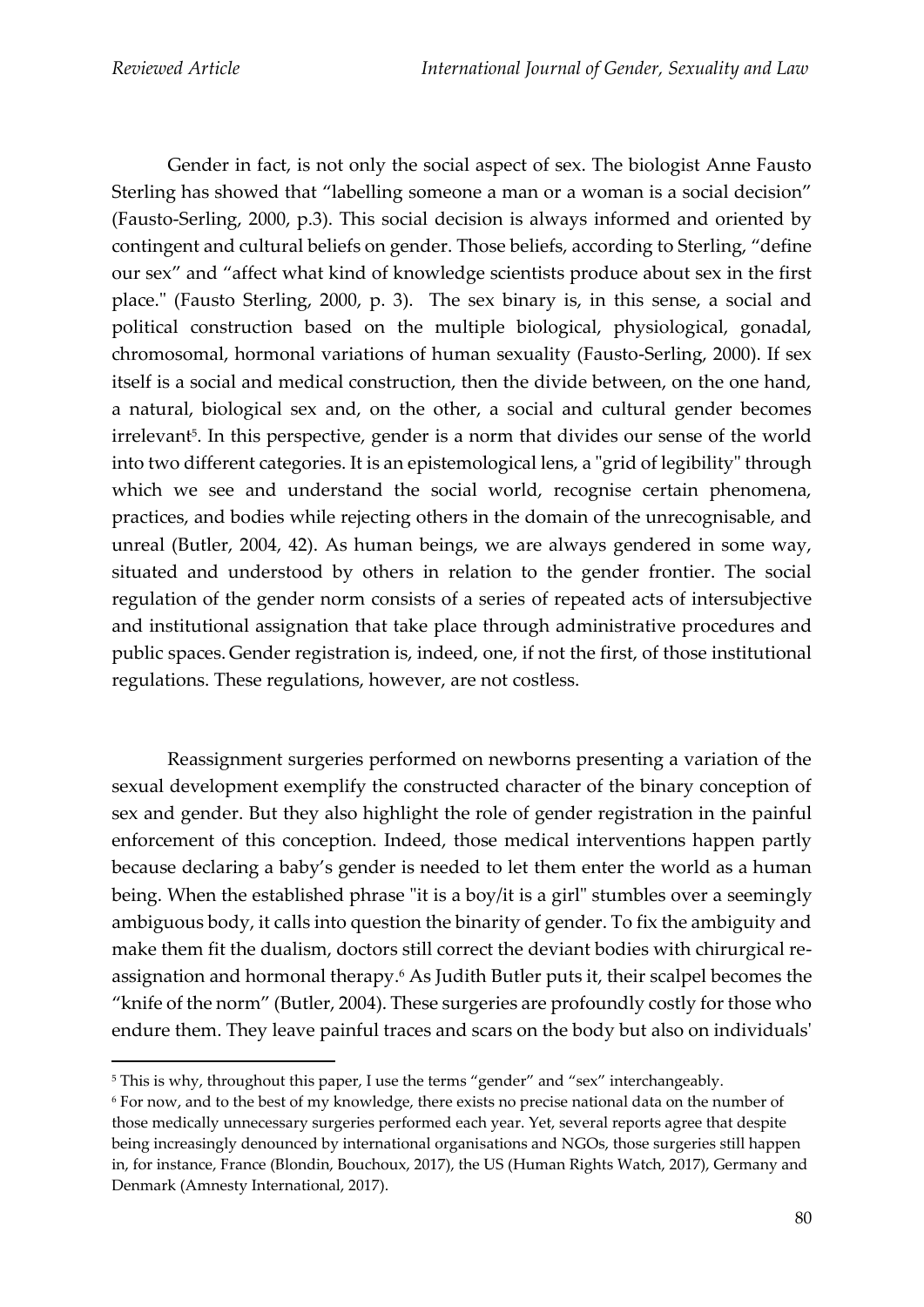sense of self and potentialities for bearable life, reproduction and sexual pleasure (Amato, 2016; Chase, 1998; Jones, 2017). The reflections and claims of intersex and queer activists and theorists show us not only the normative power exercised on those bodies that cannot conform to the norm but also the regulatory productions of gender performed on any new-born. Babies are recognised as boys and girls as much as they are called upon this gender.

Yet, the medical violence imposed on intersex babies is not the sole cost of those institutional regulations of gender. For gender non-conforming individuals, the gender binary also renders life among others and within institutions extremely challenging. Retaining identity documents that do not reflect your lived identity and gender expression complicate administrative acts such as registering for school or getting social welfare. It exposes non-conforming individuals to the discretion of administrative agents responsible for verifying people's identities in a variety of contexts. Heath Fogg Davis tells the enlightening story of a trans woman of colour who was denied access to a public bus in the city of Philadelphia (USA) because of her gender expression. Her public transit pass indicated "F," and the driver judged that she did not present in a womanly enough way and refused her boarding. But the same problem also arose when she presented a transit pass indicating "M" to another driver who decided that she could not be a man and denied her again the right to use public transportation (Davis, 2014).

Beyond the administrative turmoil hampering access to public services and social insertion, the lack of official recognition of one's identity can also cause significant psychological and emotional damages. Axel Honneth has underlined the social harms resulting from suffering a lack of collective positive understanding of one's form of life. For him, "the result of the evaluative degradation of certain patterns of self-realization is that they cannot relate to their mode of life as something of positive significance within their community." This leads to a "loss of personal selfesteem, of the opportunity to regard themselves as beings whose traits and abilities are esteemed" (Honneth, 1995, 134). These types of degradation apply, for instance, to ways of experiencing identity, love, sex and kinship that are depreciated and marginalised by mainstream gender norms. But in the cases of intersex and nonbinary individuals, there might be an even more pressing claim than to have one's ways of life – here gender identity - *positively* recognised. To be depreciated, marginalised or oppressed "means that you already exist as a subject of some kind" (Butler, 2004, 218). In the current legal and institutional organisation of gender, intersex and non-binary individuals are, in fact, unreal. Their existence is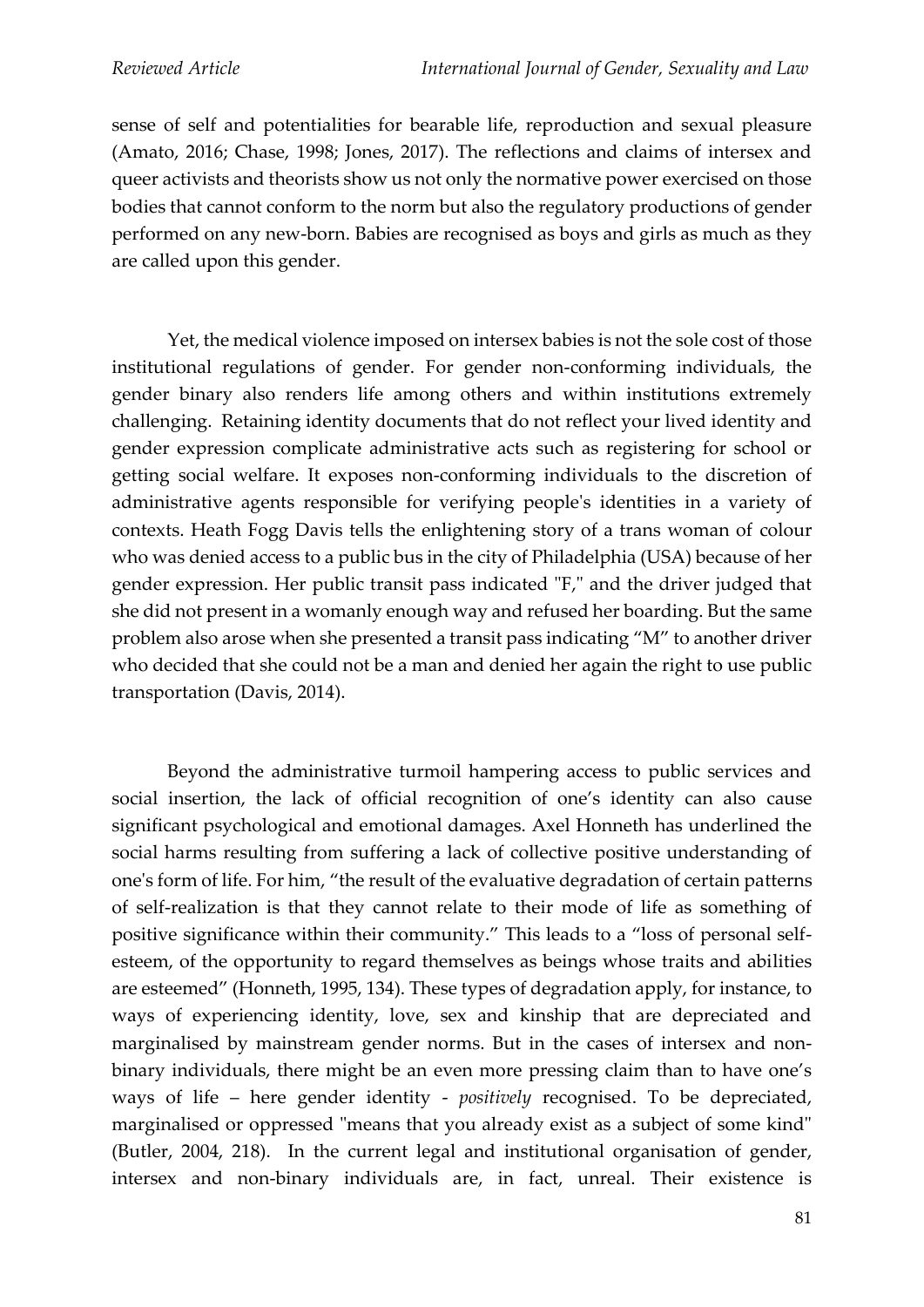unintelligible. And the consequence of finding "that one is fundamentally unintelligible (indeed, that the laws of culture and of language find one to be an impossibility)" is "to find that one has not yet achieved access to the human […]It is to find that one's language is hollow, and that no recognition is forthcoming because the norms by which recognition takes place are not in one's favor" (Butler, 2004, 218). The stake here is to not only to be positively  $-$  or equally  $-$  recognised but to be recognised at all.

The binary character of gender registration, I have argued, enforces the gender norm on new-borns presenting some variations of sexual development. However, it is also discriminatory for individuals – intersex or not - who do not recognise themselves or are not recognised by others in one of the two socially accepted genders and who therefore have difficulty being recognised by public agents and institutions and access fundamental civic and social rights.

### *The pitfalls of the "other" box*

In order to remedy this lack of recognition, certain countries have introduced the option to check "other", "diverse" or "third gender" on identity documents and administrative forms. Yet, shortcomings emerge when the law sets particular criteria to access this new category. In Germany for instance, the agreement of a physician is needed to check the box "diverse," meaning that only people who are medically recognised as presenting variations of the sexual development can claim this new administrative identity. As the state indeed offers an alternative option to gender binary, those types of conditions re-naturalise gender identities. The reform in fact consisted in adding one gender to the two already scientifically and biologically recognised genders. The conditions set up by the German law naturalise and pathologize gender non-conforming identities. It does this by negating the lived identity of persons who—not intersex—identify nor as either male or female. The proliferation of biological sexes will not be of much help for those suffering discriminations due to the incongruency between their assigned and lived gender identity. It just creates another medical box to assign new-borns presenting ambivalent genitalia, displacing instead of subverting the naturalized norms of gender identity. Under this criterion, adding a box just reinforces the common belief that one's gender is reducible to a doctor's assessment of one's sexual organs and bodies.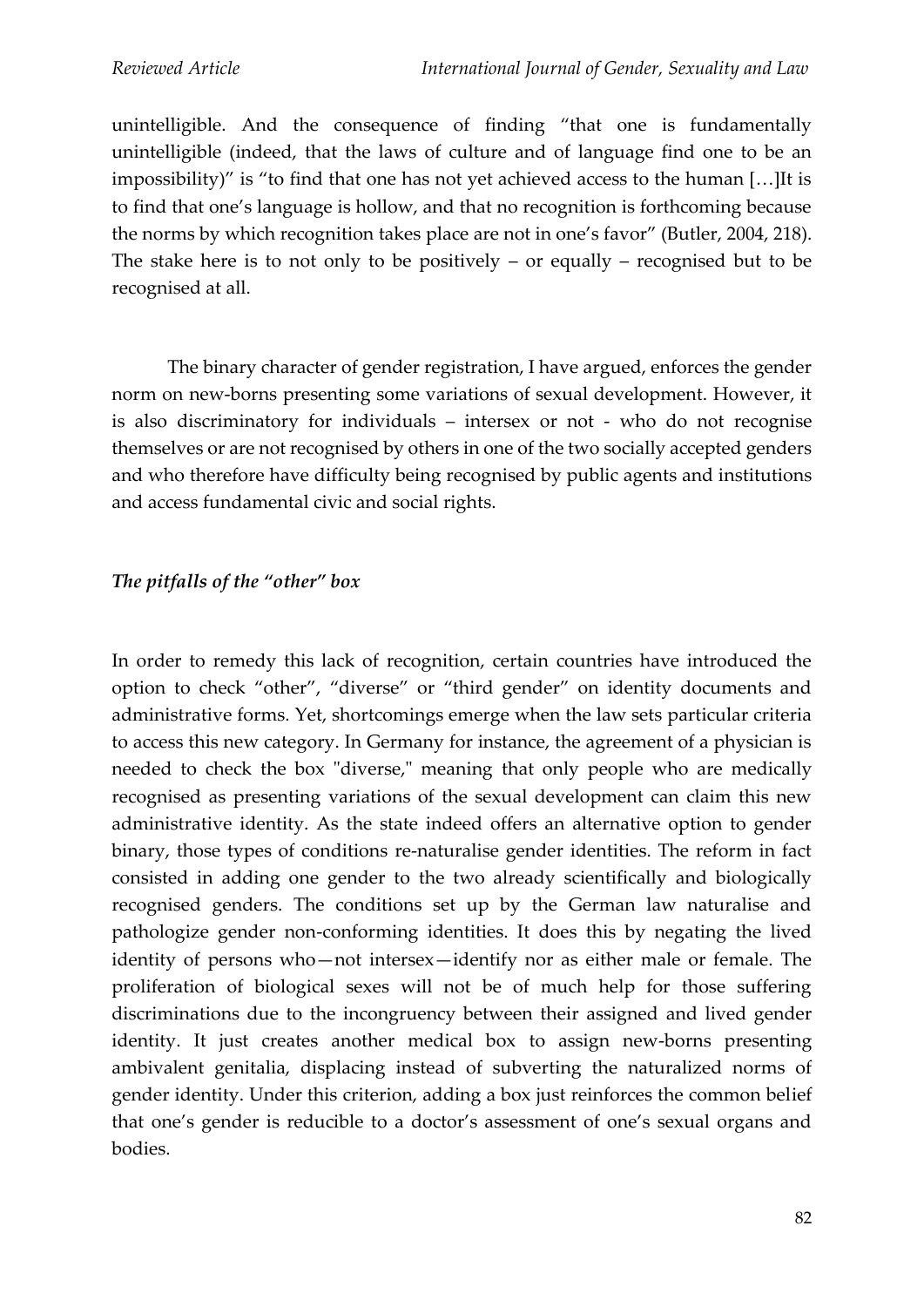Even in the cases of more liberal practices where no previous conditions are required to be recognised as a member of the "third", "other" or "diverse" gender some problems remain. In Argentina, for instance, individuals can choose to be registered according to the gender of their choices (female, male, or any other appellations) without having to prove any specific medical certification. Letting people decide for themselves seems at least a more rightful option in terms of autonomy and self-determination. Nevertheless, it does not alleviate the burden of marginality to gender non-conforming individuals. Adding an exception to the binary gender system will solely confirm the rules that the dual dimension of sexual identity is and should remain the norm. It would undoubtedly help non-conforming individuals to navigate administrative life more smoothly while reducing the numbers of reassignation surgeries on intersex babies, but it is not likely to enhance the general cultural evaluation of their forms of life.

What would be the reaction of an employer or a school headmaster or teacher in front of the application of a candidate presenting a "third gender" civil status? Those stigmas weighting on bodies and subjectivities that do not recognise themselves within traditional dual identities would most likely be left untouched, even if they are legally recognised. The third gender option is not likely to generate the types of intersubjective relationships that "inspire not just passive tolerance but felt concern for what is individual and particular about the other person" (Honneth, 1995, 129). Gender non-conforming individuals might become legally legible, but they will still be oppressed. In Bangladesh for instance, and despite the differences in the cultural conceptions of gender, Adnan Hossain has identified the paradox entailed in the state recognition of hijras. He argues that the introduction of a third legal gender has not done much to the social stigma weighting on those traditionally non-binary individuals and has increased their regulation and disciplinarisation by administrative and medical institutions. (Hossain, 2017).

In fact, the issue raised by the introduction of third options of identification echoes the paradox of identity specific rights theorised by Wendy Brown (Brown, 2000). Discussing the necessity and limitations of legal battles for feminist politics, Brown argues that when they are targeting specific social groups, rights may be as hindering as they are protective. She writes that "to have a right as a woman is not to be free of being designated and subordinated by gender. Rather it may entail some protection from the most immobilizing features of that designation, it re-inscribes the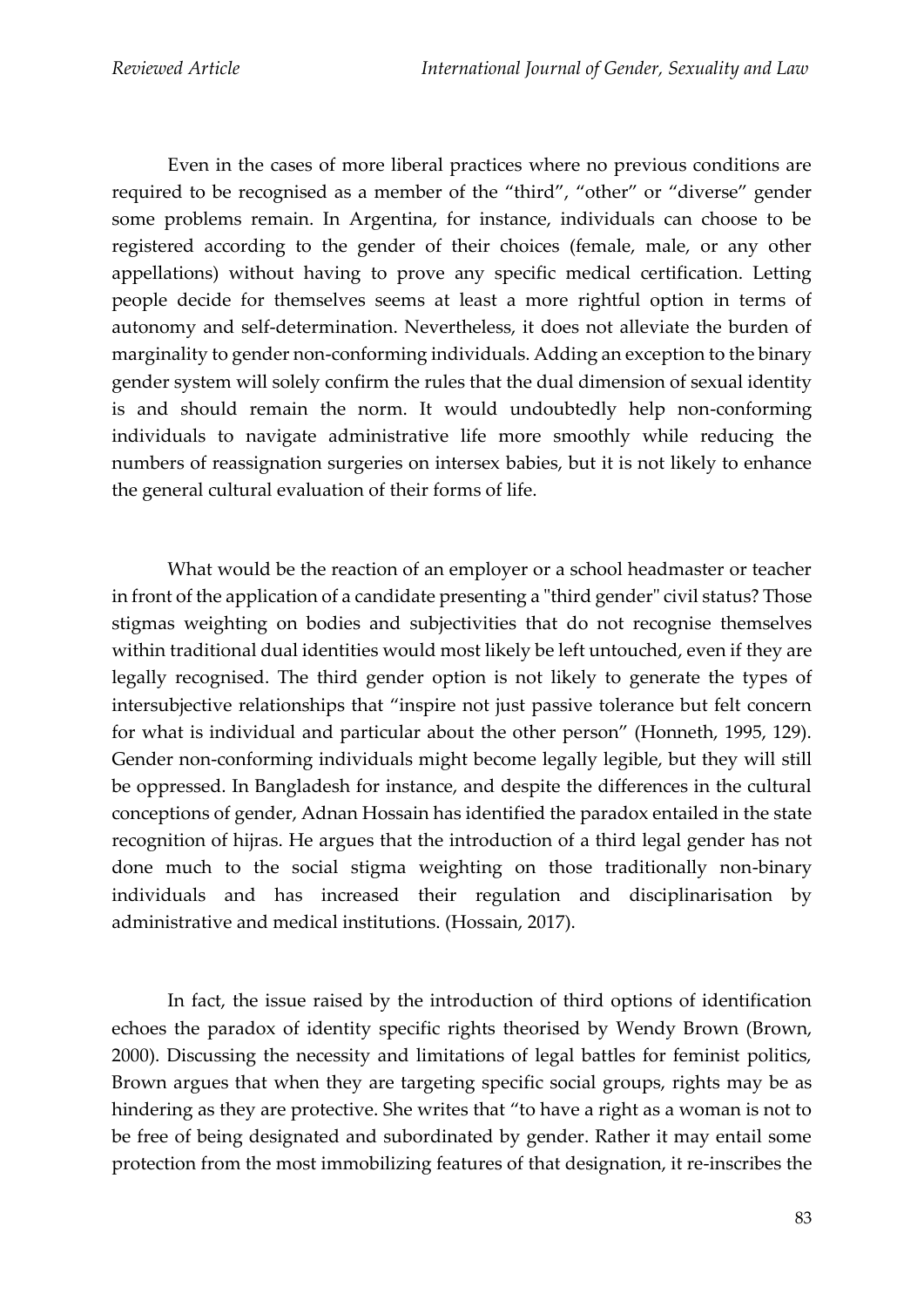designation as it protects us, and thus enables our further regulation through that designation" (Brown, 2000, 232). Here, the problem applies to gender non-conforming individuals. The introduction of a third gender might well grant them access to basic rights, but it will also re-inscribe them in an assigned identity and provide the legal grounds for further regulations based on this identity. Those regulations could be social and take the form of moral and physical harassment, sexual violence, and discrimination. They could also be legally organised and deny access to marriages and parenthood, especially in those countries where family law is still strongly structured around normative heterosexuality. In 2019, the French parliament has adopted a Bill extending the right to medically assisted procreation to all women (including single mothers and lesbian couples) but did not extend the right to individuals who can be pregnant but are not legally "women" according to their identity documents, like trans men or non-binary persons with a functioning uterus<sup>7</sup>. It remains very much uncertain whether such a right would be accessible to persons who check the "third gender" option if this were to ever become available in France.

As Brown remarks, the risk with specific rights is that they "are never deployed 'freely' but always within a discursive, hence normative context, precisely the context in which "woman" (and any other identity category) is iterated and reiterated" (Brown, 2000, 232). The context here is one where gender is naturalised, biologically determined and conceived as a crucial aspect of one's subjectivity and physical embodiment, capable of providing necessary information on who one is and what should be one's place in the world. The norms regulating gender identity are not only naturalised and rigidly conceived, but they also operate in a very hierarchical understanding. Gender categorisation and assignation rely on cultural norms that sort individuals into two groups and allocate them different values and social worth. In Western languages and discursive practices, the binary opposition male/female refers not only to a strictly physiological difference but always entails a broader set of oppositions (i.e., active/passive, universal/particular). As Joan Scott argues "oppositions rest on metaphors and cross-references, and often in patriarchal discourse, sexual difference (the contrast masculine/feminine) serves to encode or establish meanings that are literally unrelated to gender or the body. In that way, the meanings of gender become tied to many kinds of cultural representations, and these, in turn, establish terms by which relations between women and men are organized and understood" (Scott, 1988, 37). Not only are those oppositions constructed as mutually exclusive, but they give primacy to the values affiliated with the masculine.

<sup>7</sup> Projet de loi relatif à la bioéthique, n°2658, *Assemblée Nationale*, France, 2020.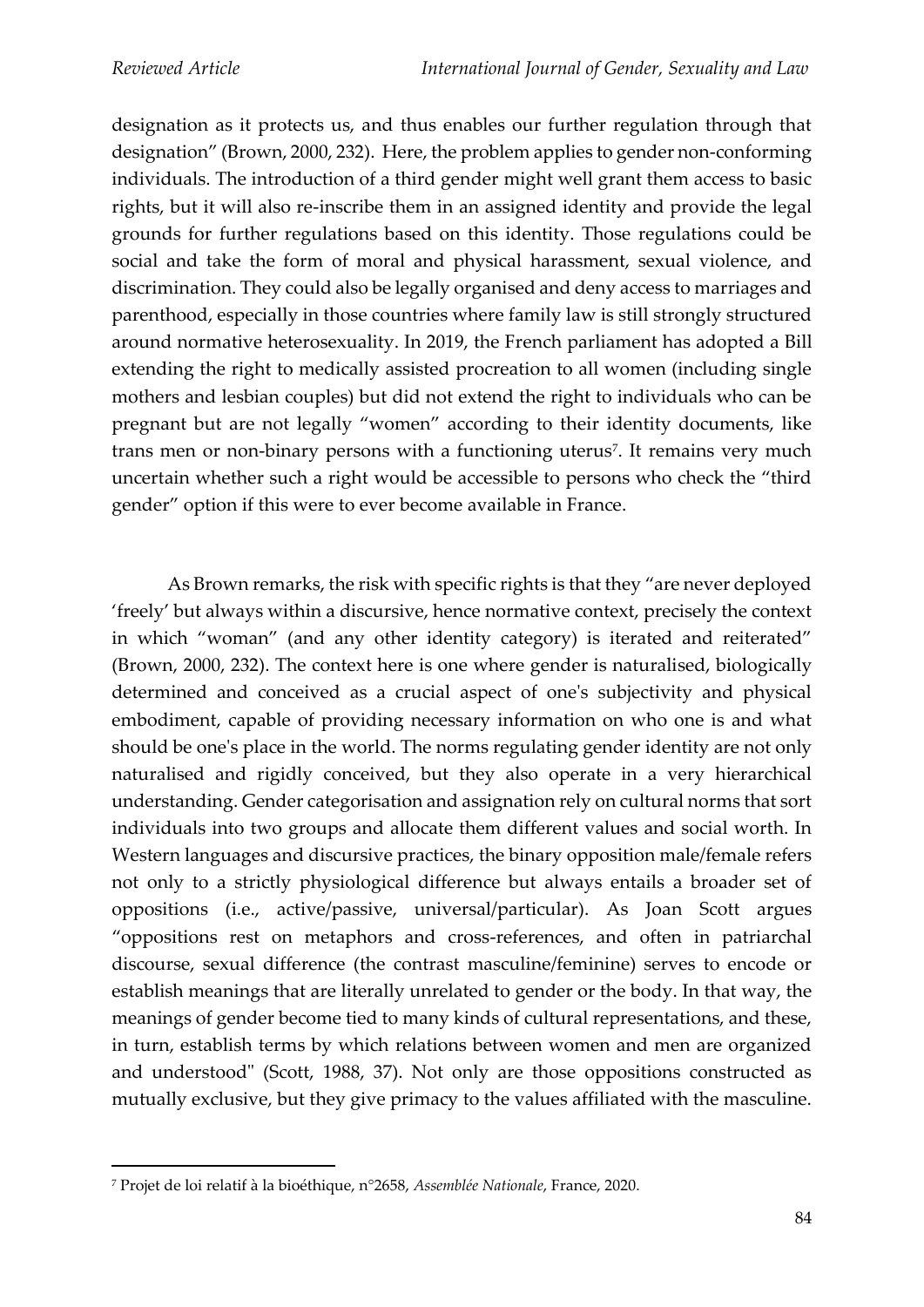Moreover, the gender norms establishing a clear separation between male and female identities also involves a heteronormative dimension. In other words, being a real man or a real woman not only means performing the expression and embodiment associated with masculinity or femininity, but it also implies engaging in sexual and emotional relationships with partners of the opposite sex ( Butler 1999). Consequently, the comprehension and recognition of a "third" or "other" option will necessarily be affected by this hierarchical and heteronormative context where men and masculine values as well as heterosexual forms of life occupy a dominating position. The right to a third option on identity documents cannot escape this discursive, and as put by Brown, *normative* context. Even though this right was framed as to make the access to the third option as opened as possible, such context would inform the social, legal, and administrative ways in which this category would be processed and regulated.

Beyond the number of gender boxes available on administrative documents, the problem might lie in the administrative regulation of gender itself. For instance, the possibility already introduced by many Western countries to switch one's administrative identity to the opposite gender surely fixes some discriminations faced by trans persons who pass well and who have no difficulty in being recognised in their lived identities. It can also give them the emotional relief of official collective recognition. However, this opportunity can still cause administrative deadlocks and recognition inadequacy for trans people in transitions with non-conforming gender expressions. The identification of gender on identity documents and administrative forms often "out" transgender people "which renders them vulnerable to public harassment, humiliation and physical violence" ((Davis, 2014, 51). For Davis, "the political harm of sex classification policies is that they transfer the crucial and deeply personal matter of sexual identity to administrative agents who then have the power to use their normative ideas about gender to deprive people of their civil right to use the public accommodations under their watch." (Davis, 2014, 48).

The effects of this transfer of power fall even more harshly on gender nonconforming persons from social marginalised economic or racialised groups who often lack the various resources to access physical and legal official transitions. Those groups are in most Western countries also more likely to be subjected to administrative and police identity and physical checks and to face sex-segregated institutions like prisons or shelters. Dean Spade has shown how the constant exposure of trans individuals (especially trans persons of colour and trans migrants) to various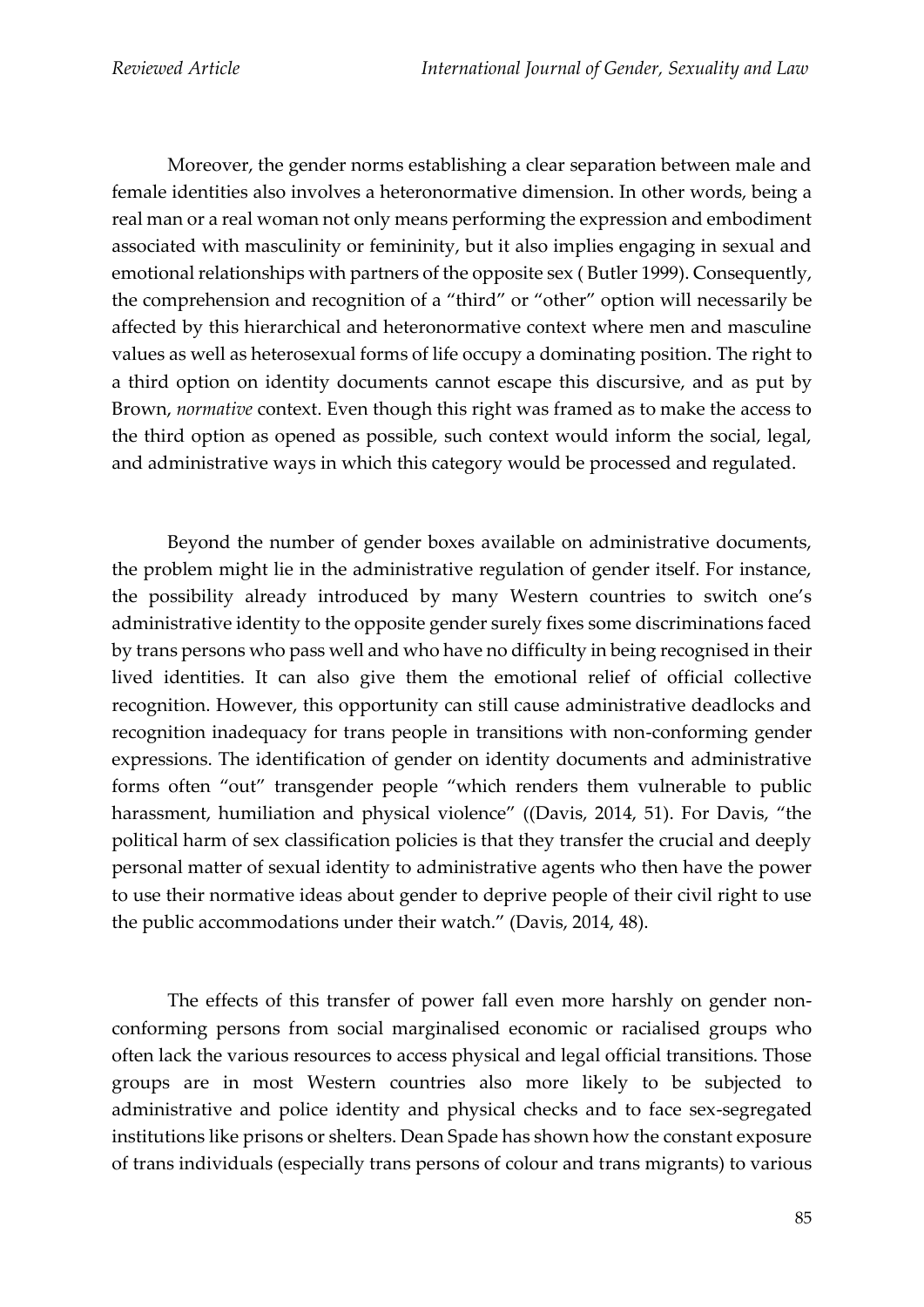forms of gender classification, regulation and segregations through administrations and state institutions increases their vulnerability to violence, marginalisation and criminalisation (Spade, 2015, xiii). Introducing another category to existing binary gender classifications, just like loosening the conditions to change one's gender, will not reduce the power given to those different administrative agents and institutions to regulate vulnerable populations based, among other features, on gender expectations and norms. It will make administratively legible a certain population but will not reduce their exposition to administrative control and regulations.

Adopting additional identification categories, therefore, involves serious potential problems. Those problems have to do with overly specific rights for members of marginalised groups in a context of normative gender regulations and to the extensive power given to administrative agents and institutions in those regulations. In this case, the addition of a third gender option runs the risks of reinforcing the barriers between identities, re-naturalising gender and doing little to prevent the marginalisation of individuals who check this third gender option. Moreover, it does not disturb the rigidity of sexual division and its discriminatory consequences for all genders.

### *Queering institutions by abolishing gender registration*

Confronted with these limits, why not instead advocate for the abolishment of gender registration on identity documents and administrative forms altogether and go with Markell's advice that, in situations of privileges and inequalities, "sometimes less may be more"? (Markell, 2003, 181) In fact, this proposition resembles the kind of strategies deployed by queer theorists and activists who aim at destabilising the traditional categories of gender and sexuality in opposition to gay identity politics and the types of feminism that claims social recognition for female identity and values (Fraser, 1995) This solution would fall into the category of what Nancy Fraser has called "transformative remedies" to injustice (Fraser, 1995). Distinct from affirmative remedies that "aimed at correcting inequitable outcomes of social arrangements without disturbing the underlying framework that generates them", the goal of transformative remedies is to fight inequalities by "restructuring the underlying generative framework" (Fraser, 1995, 82). The remedies described by Fraser in a discussion about different types of injustice also differ in the effects they produce. While the affirmative ones will value the specificities of different social groups and the frontiers between them, the transformative remedies would "change everyone's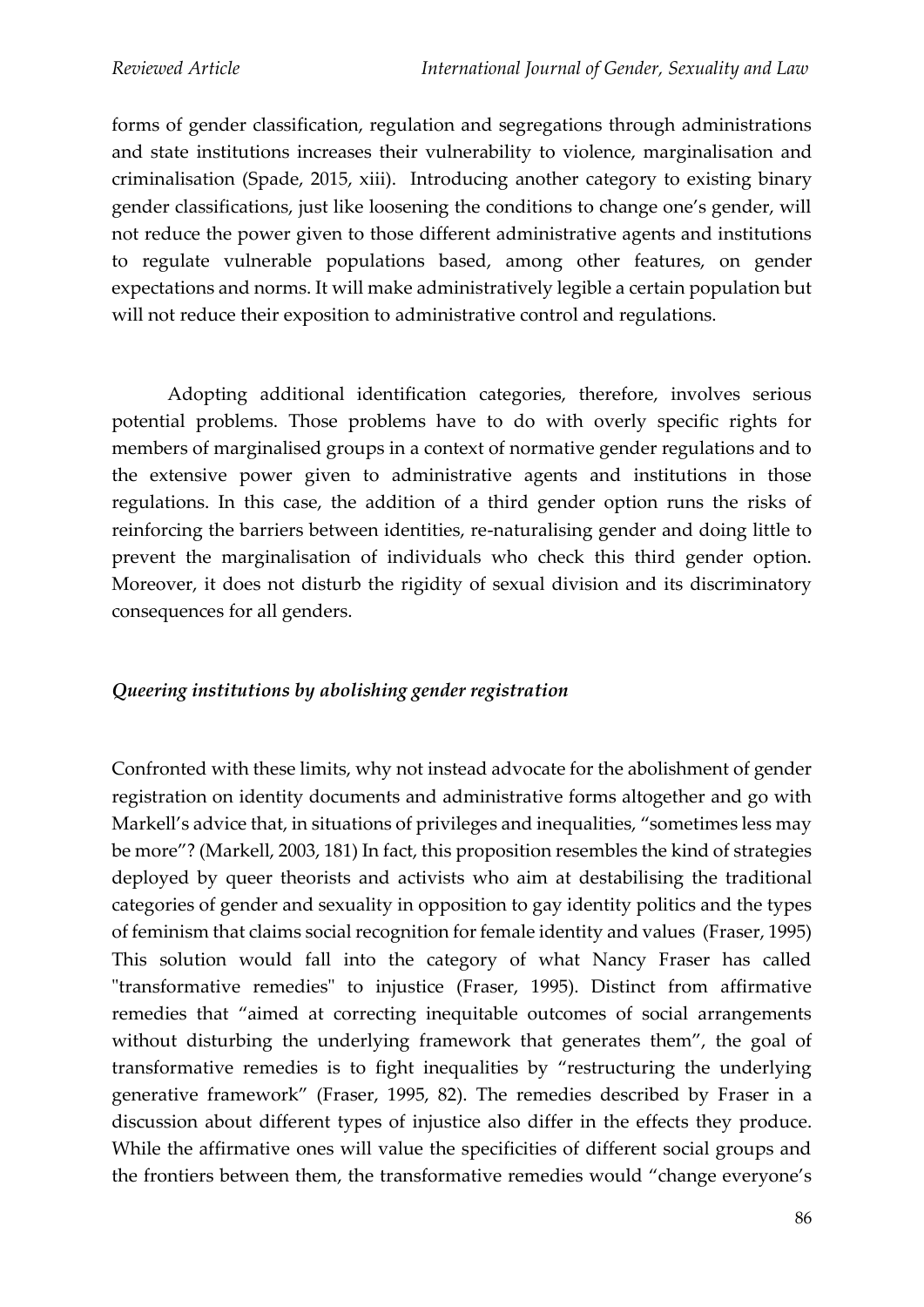sense of belonging, affiliation, and self" by "destabilizing existing group identities and differentiations" (Fraser, 1995, 83). There is a similar contrast between the two alternatives to binary gender registration. While the addition of a third option would balance inequalities without disturbing group frontiers and classifications, the suppression of gender boxes registration aims, on the contrary, at blurring the processes of categorisation and hence the hierarchical organisation of gender identities.

Abolishing gender registration would also be a way to bridge the gap between the contribution of feminist and queer theories to the conceptions of gender identity and normative political theory. In contrast to gay identity politics that aim at legal equality and social recognition for sexual minorities, queer politics focus on individual bodies and marginal communities that destabilise traditional women/men, hetero/homo distinctions. In this sense, they often go beyond the quest for equality for gays and lesbians and seek to deconstruct the hegemonic norms of gender and sexuality that produce the oppression and marginalisation of people who cannot conform to those norms (Kosofsky Sedgwick, 1993, Butler, 1999). However, queer theorists rarely provide practical insight as how to transform the institutions that produce those distinctions and norms - except by critiquing them, certainly, a crucial step to achieve any kind of change. They are in fact often reluctant to formulate normative claims and specific political projects that can take form in public policies.

One of the reasons for this reluctance, argues Lisa Duggan, is the gap between the language of queer studies and politics and the language of liberal politics. Queer politics' rhetoric of socially constructed, fluid and moving sexual practices and gender embodiments leave the "politics of the state" to "lesbian and gay civil rights strategies" that focus on the affirmation of specific groups and identities (Duggan, 1994, 6). Duggan has argued that queer intellectuals should, however, concentrate on the "creative production of strategies at the boundary of queer and nation-strategies specifically for queering the state" (Duggan, 1994, 3). She claims that queer rhetoric and language are too remote from the polished and liberal language of politics. I would add that part of this mutual disinterest is also due to the queer conception of gender and sexual identities – socially constructed and potentially fluid – in a context where the language of institutions and politics is in many ways determined by appeal to relations of recognition and rigid identity categories (Markell, 2003). Because the state is shaped by relations of recognition with several communities to which it allows rights and privileges, dominated groups are bound to voice their political claims for equality through the prism of identity and recognition (Markell, 2003, 184).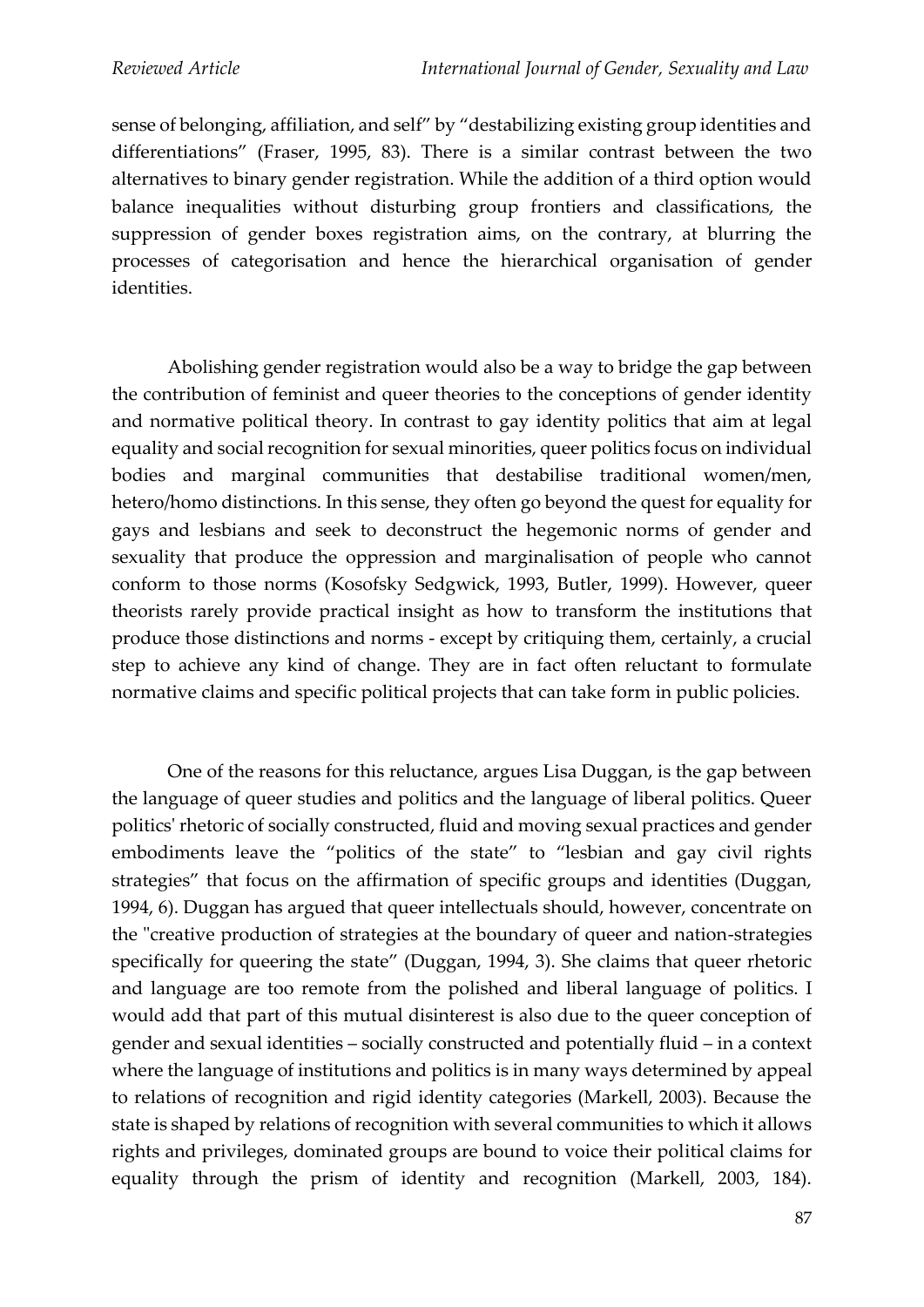Accordingly, the more intelligible political strategy for gender non-conforming individuals seeking social and political equality is to ask for the addition of the third option in civil registration, unless we subvert – or queer – the broader institutional understanding of gender identity.

Giving up in front of those discursive incompatibilities between queer feminist politics and institutional change would indeed have significant unwanted consequences. Being intelligible within institutions does allow one to exist politically and socially. How could one resist legal and institutional translation for one's form of life when the numerous conditions of a livable life depend on it? Yet, how to translate the queer language that shapes and celebrates indeterminate, fluid and changing identities and experiences of gender and sexual politics into the fixed and determining language of mainstream politics and social transformations?

The abolition of gender registration could, in this sense, be a way to start inscribing within collective practices the denaturalisation of gender and questioning the need for fixed and determined gender boxes. It would do so without using the peculiar language of identity fluidity and multiplicity but also without introducing new forms of gender regulation as does the addition of a third option. In other words, degendering civil registration will make more audible the queer critique of identity and participate in the "disestablishment" of gender classification and segregation. Discussing the debate on sexual diversity in the USA, Duggan suggested translating queer language into an audible argument for mainstream politics. She offers to "borrow and transform" the liberal discourse of religion disestablishment, for the exception that the religion in question would be "the religion of heteronormativity" (Duggan, 1994, 9). In this way, the non-neutrality of policies, law, and institutions would appear more partial and unfair. I argue that we can go even further and ask than the state not only avoid establishing any "state sexuality" but also have no legitimacy in establishing and enforcing the gender frontier (Duggan, 1994, 9).

#### *Blindness vs. non-assignation: Rethinking state neutrality*

Yet, doesn't this proposition look like the neutral gesture of liberalism, its historical advocacy for state blindness to identities and differences disguised into a *queer* proposition? Aren't identity categories also tools to achieve rights, equality, and reparation based on group oppression and specific shared situations? How can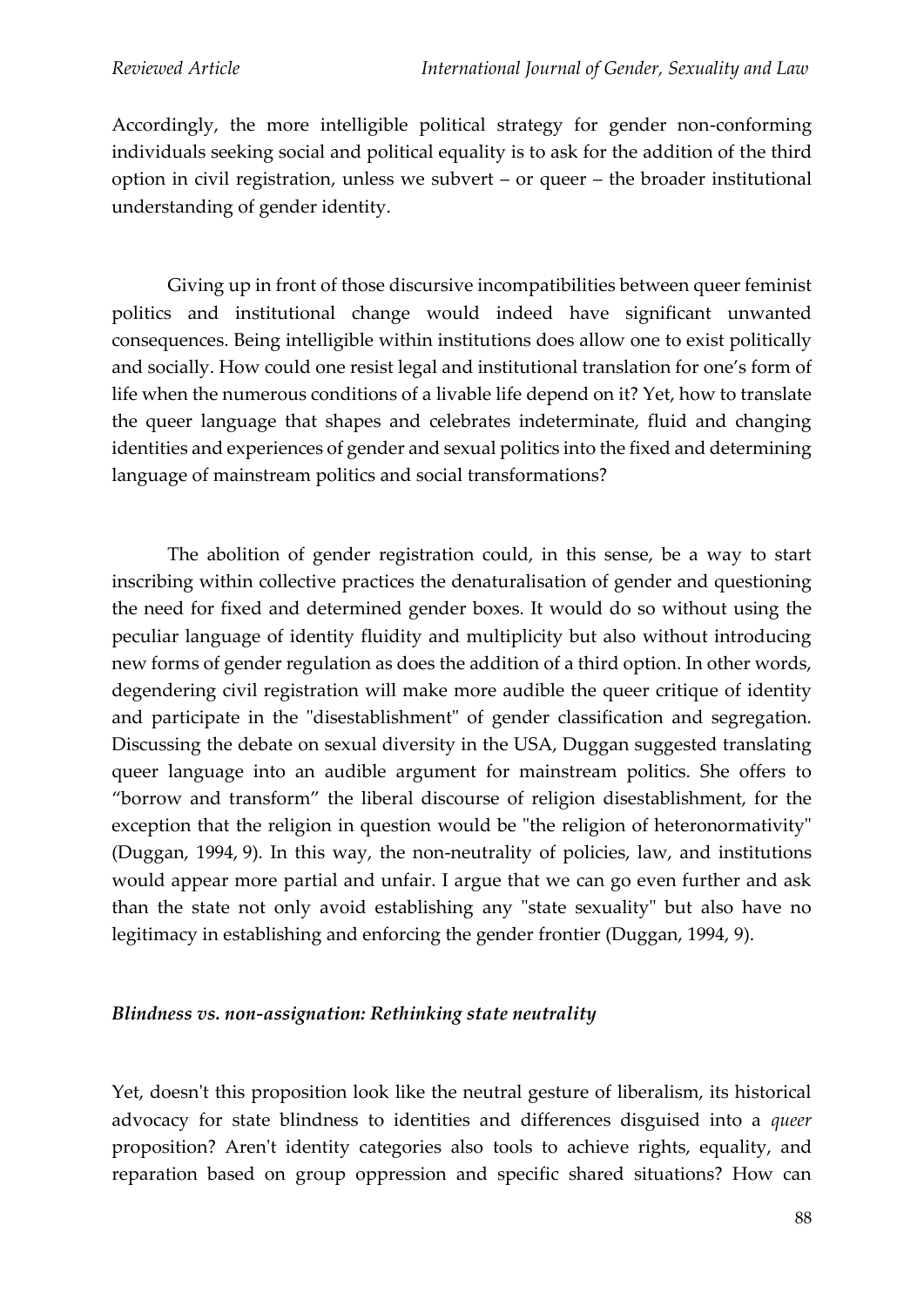abolishing gender registration be part of an emancipatory project for intersex, trans and non-conforming individuals, but also for women?

In the following section, I argue that the abolition of gender registration does not imply the end of conflictual politics based on experiences of domination. Instead, it can be part of a broader feminist project to degender institutions and alleviate the individual and collective needs to comply with norms that are hindering for all genders. After discussing the limits of granting rights based on specific categories, we face, in fact, the other side of the problem. Brown reminds us that if category-oriented rights re-inscribe individuals in assigned identities, too general ones can conceal and reconduct social relations of subordination. The "paradox of rights" (Brown, 2000), also called "conundrum of equality" (Scott, 1988, 202) or "dilemma of difference" (Minow, 1990, 20) has been the center of an extensive feminist scholarship spotting the limits of both gender neutrality and specific protective rights for women. Minow summarises the dilemma in the following way:

The stigma of difference may be recreated both by ignoring and by focusing on it. Decisions about education, employment, benefits, and other opportunities in society should not turn on an individual's ethnicity, disability, race, gender, religion, or membership in any other group about which some have deprecating or hostile attitudes. Yet, refusing to acknowledge these differences may make them continue to matter in a world constructed with some groups, but not others, in mind. The problems of inequality can be exacerbated both by treating members of minority groups the same as members of the majority and by treating the two groups differently. (Minow, 1990, 20)

When, in order to preserve individual liberties, the state claims to be neutral, its institutions protect and even reinforce a series of power relations organised around socially significant group categories. The argument is twofold.

On the one hand, inaction – not to act on those categories – equates participating to the perpetuation of discrimination since the law, even when it is silent, authorise certain kind of practices and participates in the fabrication and maintenance of social order. In other words, state blindness problematically implies that "the status-quo general social and economic arrangements are natural and desirable." (Minow, 1990, 70) Hence, the distribution of places, roles, and privileges are seen as neutral, as the result of intrinsic features of differences (gender and race, for instance)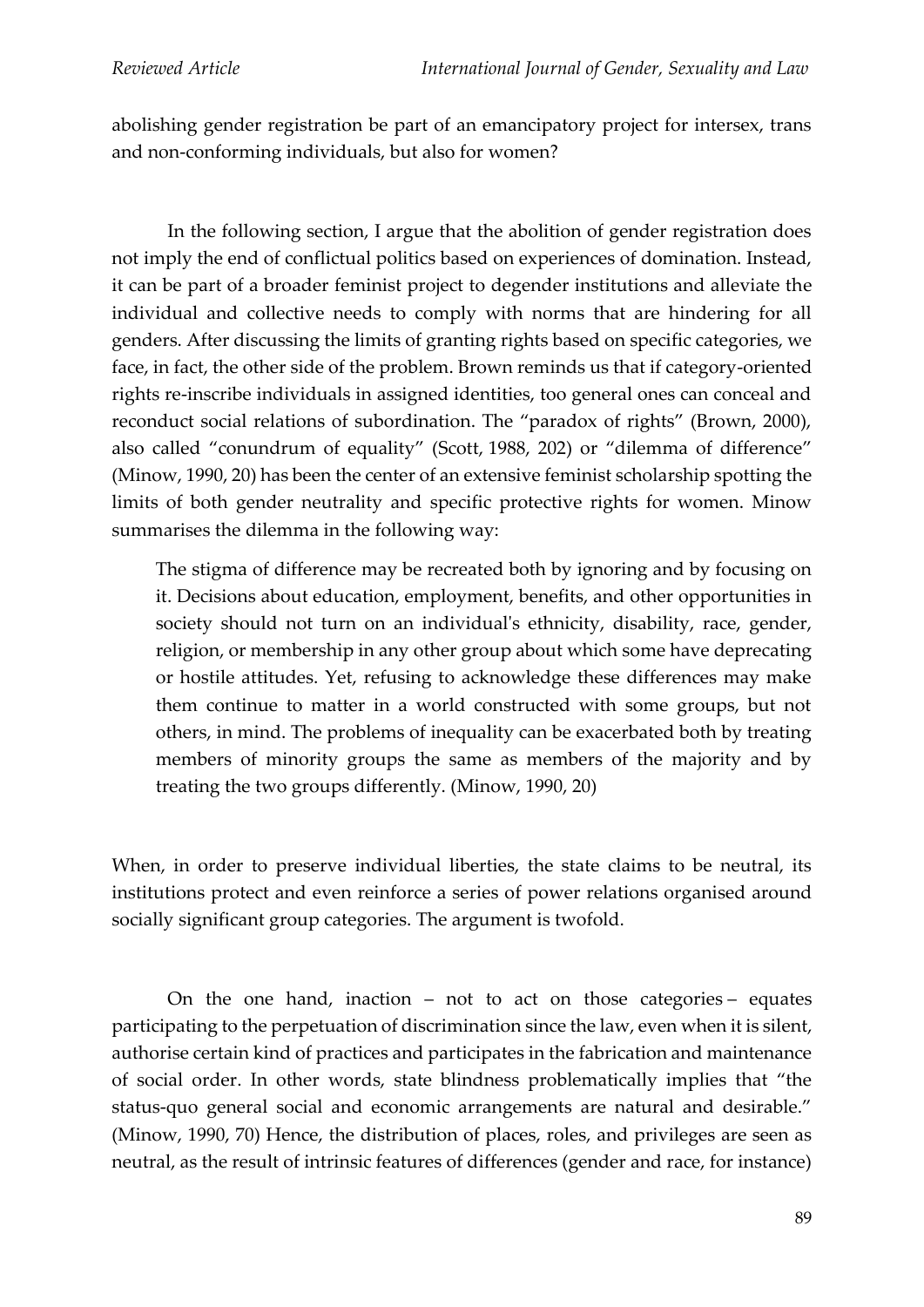or mere consequences of individual free choices. As rightly noted by Minow, many commentators have considered "affirmative action as nonneutral, compared with the status quo treatments of race and gender in employment and other distributions of societal resources" (Minow, 1990, 71).

Yet, those social differences are anything but natural and neutral. They are the social and material products of old – and less old – statutory differences and economic relations of subordination previously entrenched in law. These limits of general liberal rights have been often discussed by Marxist commentators of liberalism, "rights differentially empower different social groups, depending upon their ability to enact the power that a right potentially entails […] the more social resources and the less social vulnerability one brings to the exercise of a right, the more power that exercise will reap, whether the right at issue is sexual freedom, private property, speech, or abortion" (Brown, 2000, 232).

On the other hand, the discourse of the law itself is rarely neutral. How can it be neutral "in a world that is not itself neutral?" (Minow, 1990, 44). Legal norms, public policies, and social institutions are colored by the interests and practices of those who shaped them – usually white, wealthy, heterosexual men. As Spade argues, "even though explicit racial and gender exclusions are less frequently written into law today, ideas about race and gender are commonly mobilized to support a general policy or program that may not explicitly target a group on its face, but that still accomplishes its racist/sexist purpose." (Spade, 2015, 59) Spade gives here the example of the suppression and budget-cut of certain welfare programs in the USA based on the mobilisation of the negative image of "'welfare queen' – portrayed as Black single mothers 'cheating' the welfare system" (Spade, 2015, 59).

Another famous example of this type of colouration is the differential social and economic worth often inscribed in law and public policy attributed to certain types of occupations and jobs. Because they have been historically performed by women – and still are, often by women of marginalised groups - and associated with femininity, some occupations are indeed still not recognised as worthy of decent salaries and respect. Those occupations generally revolve around practices of care for other more dependent human beings – children, people with disabilities, the elderly, etc. Yet, should the social worth of those occupations be reassessed because they are performed by women or associated with feminine values and take the risk of reconducting this association while we celebrate it? Or because they are, as care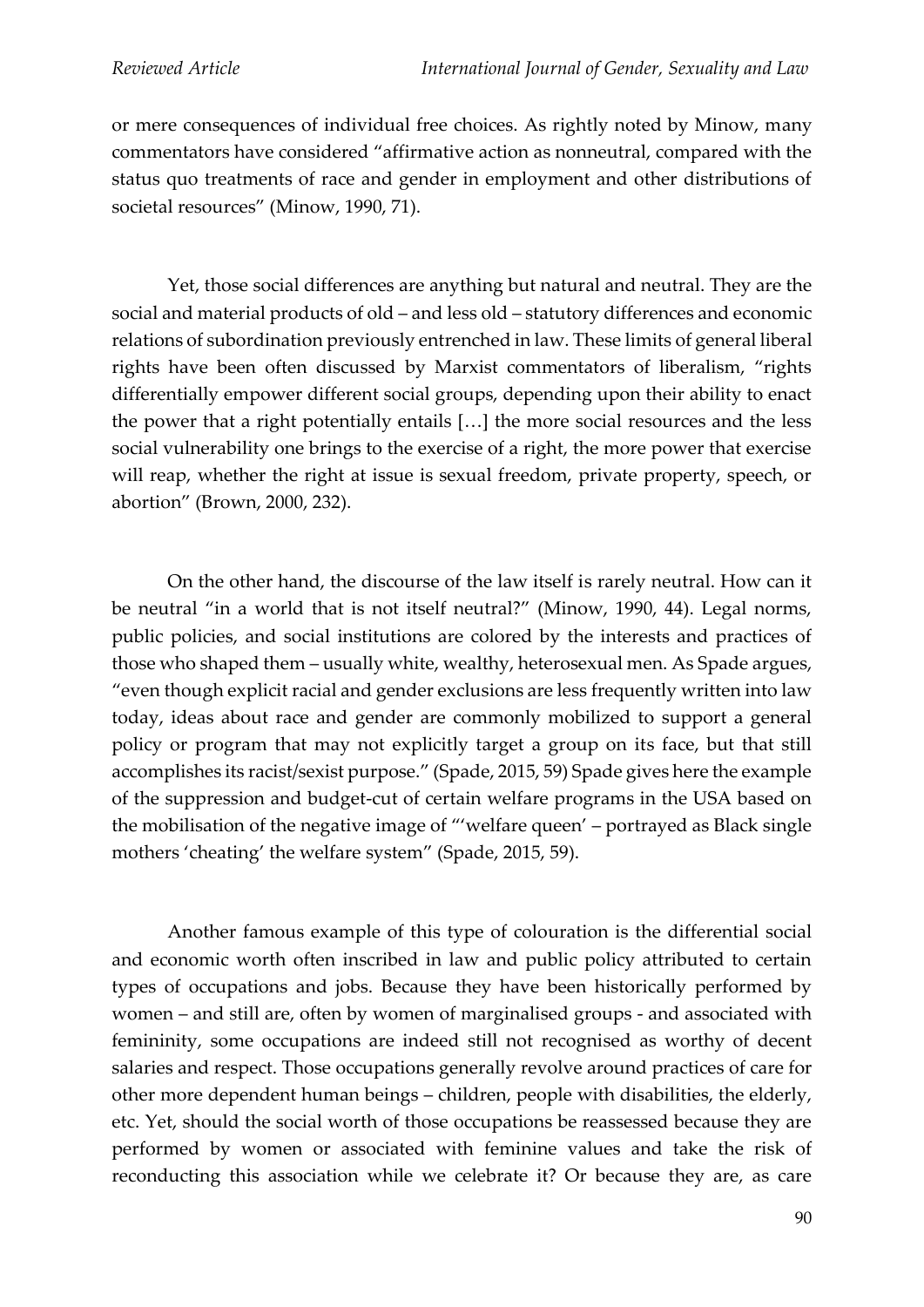theorists have shown, intrinsically valuable for our societies, necessary for the wellbeing of our communities and way more vital than most of the profit-generating and generously paid activities and jobs (Tronto, 2013)? Gender norms produce a value system that favours social goods, activities and values associated with the category of man and the masculine while devaluating those associated with femininity or with the subversion of gender binaries. This value system organises our institutions and economy and imposes expectations and norms on individuals. Yet, should we try to neutralise the effects of this value system by revaluing the feminine part of it, or, by destabilising its binary? We start to see here a third way between the obliviousness of gender blindness and the pitfalls of group-specific rights for women and nonconforming individuals.

This third way would consist, in a more ambitious and emancipatory conception of neutrality as a practice of non-assignation. In the mainstream understanding of neutrality as blindness, equality takes the form of "deliberate indifference to specified differences", a commitment to the idea that certain differences exist (gender, race, religion, class, etc.) but should not determine access to equal rights (Scott, 2002, 44). Those differences are considered apolitical, the consequences, we have seen, of either embedded qualities or individual choices. As long as access to rights and social goods are not explicitly determined along gender rules, the legal system and institutions are considered to be neutral. On the contrary, neutrality as non-assignation would recognise the role of institutions and legal arrangements in the harmful production of social identities, in the regulation and normalisation of our conception and experiences of femininity, masculinity and the rigid frontier between the two. It would acknowledge that the gender registration of individuals at birth, the segregation of public bathrooms or the widespread habits to divide a group of pupils based on gender are not mere assessments of physical differences or benign and convenient teaching practices. . These practices, in fact, are all part of the performative social reconstruction of the gender frontier. They repeatedly divide the world according to two sexes. Neutrality as non-assignation recognises the role of those various types of social regulations in the institution of gender as a structuring social norm and the production of gender identities and hierarchies

This neutrality as non-assignation consists of actively degendering social institutions. It requires interrupting the repeated presence of gender institutional regulations which are most of the time unnecessary, and it can start with the abolishment of gender registration on civil identification documents and other kinds of administrative forms. In fact, degendering civil documents will undoubtedly help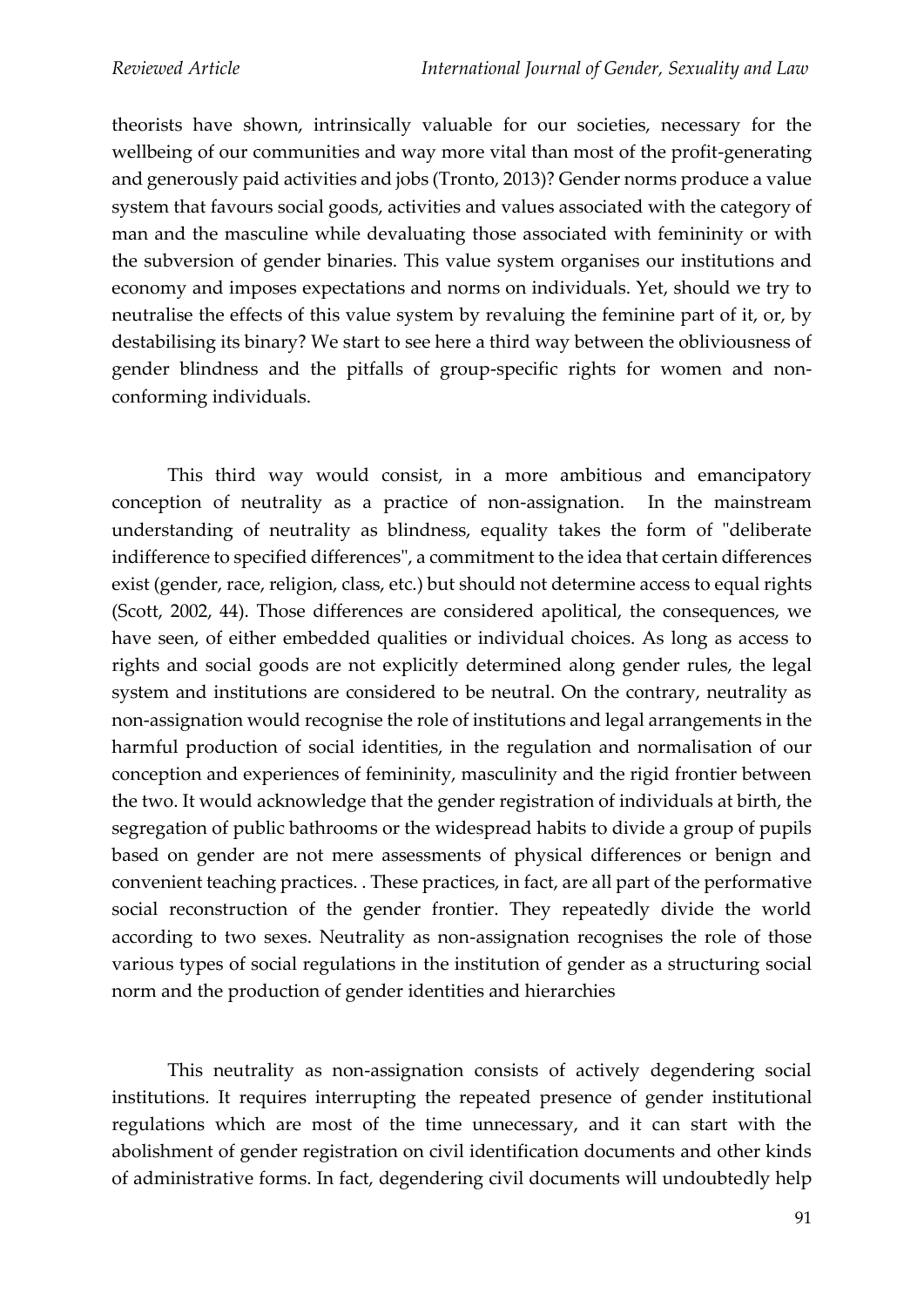to make obsolete any family law organised alongside the gender lines. How can we forbid marriages, adoption, and medically assisted reproduction to same-sex couples, if identity documents do not indicate individuals' gender?<sup>8</sup> It could also delegitimise those everyday segregations that organise social spaces and experiences, from public bathrooms to school life. 9 It would contribute to the denaturalisation of gender divisions and classifications that remind us all the time that we are gendered human beings and that gender is and should be a crucial aspect of our social and political life. As Spade argues, following James C. Scott arguments, "the terms and categories used in the classification of data gathered by the state do not merely collect information about pre-existing types of things, but rather shape the world into those categories that, ultimately, are taken for granted by most" (Spade, 2015, 76).

Of course, abolishing gender registration in administration forms and identity documents will not solve once and for all gender discriminations targeting women, trans, intersex and gender non-conforming individuals. It will not magically stop physical and verbal violence based on gender norms, nor will it resolve the economic, social, and political marginalisation faced by women and non-conforming individuals of economically and racially dominated groups. Gender functions as a regulatory norm in most social interactions and spaces and its impacts exceeds the realm of legal and administrative rules. Gender regulations often have no administrative or institutional purpose and take the form of gendered education in primary and secondary spaces of socialisation, discriminations in school, family and the workplace, or verbal and physical harassment of women, transgender, and non-conforming individuals in all kinds of social situations.

Yet the social norms that trigger those intersubjective forms of gender regulations are shaped by institutional arrangements. In other words, institutions like gender registration organise collective reality and determine which embodiments and experiences of gender are socially recognisable and acceptable. In fact, institutions constitute "the essential mediation between individuals and historical collectives: it's them that determine the formation of subjectivity, the mode of "their interpellations as subjects", as Althusser used to say, and that determine therefore the behaviors of

<sup>8</sup> Another critical way to dismantle the heteronormativity of kinship regulations would be to dissociate parental rights from biological ties and allow partners to adopt each other's children. <sup>9</sup> For an expanded argument for the desegregation of public bathrooms and other similar types of facilities and especially against the safety argument for segregation, see *Beyond trans: does gender matter?,* chapter 2 (Davis, 2017).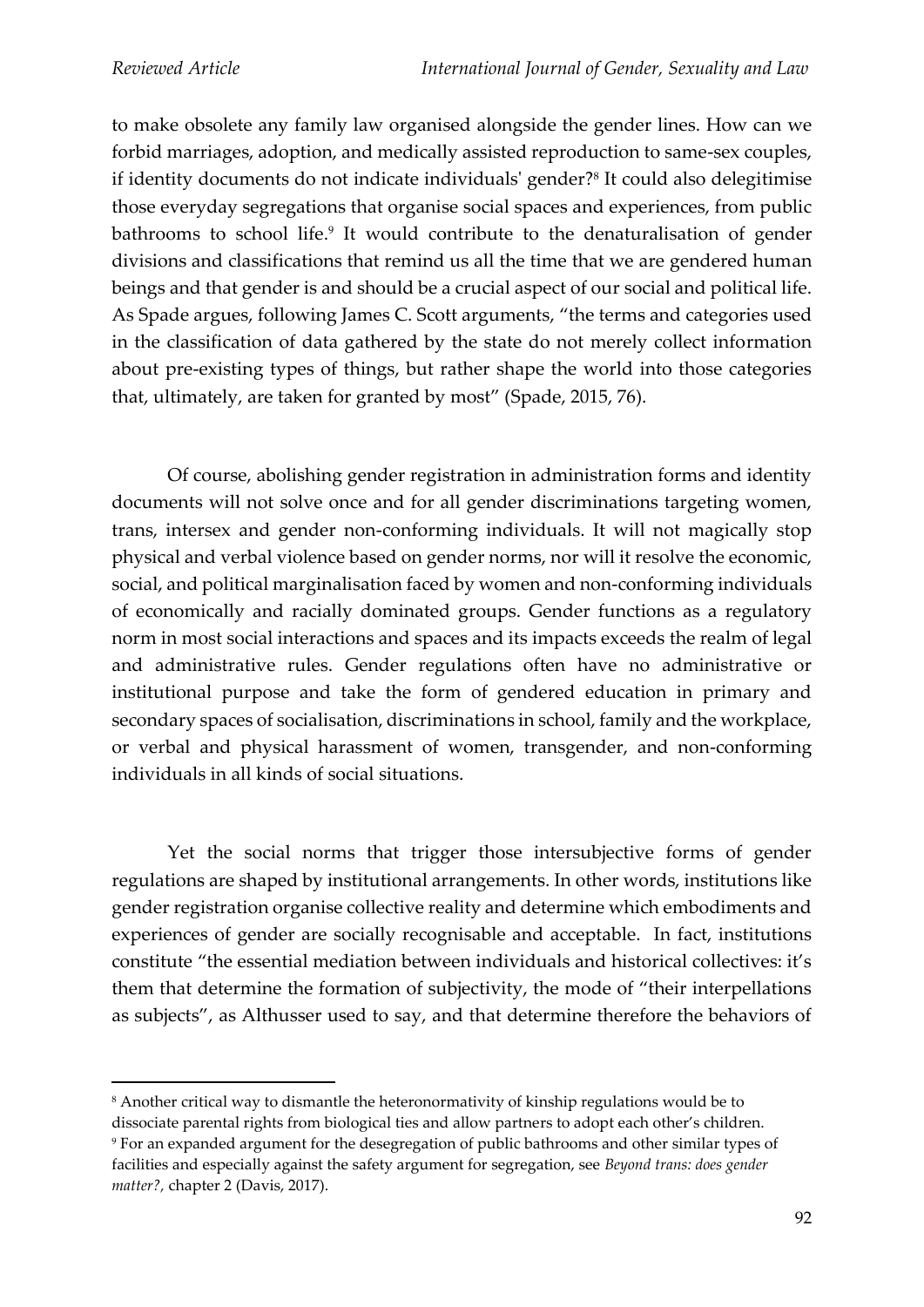exclusion and inclusion, recognition and discrimination" (Balibar, 2016, 23). <sup>10</sup> Gender markers on birth certificates and administrative documents give legitimacy and validity to other types of gender segregation and regulation, to the "constant work of differentiation to which men and women have never ceased to be subject and which leads them to distinguish themselves by masculinizing or feminizing themselves", "the endlessly renewed social (re)construction of the principles of vision and division that generate genders" (Bourdieu, 2001, 84). Social norms, just as assumptions about the different categories that constructs a particular society shapes the legal rules and institutions of that particular society just as legal rules and institutions participate to the reproduction, legitimisation and naturalisation of those norms and categories.

I still have to answer two worries that my claim for neutrality as nonassignation is likely to engender among readers who are both diversity-friendly and concerned with social justice. The first relates to the potentiality of grounding legal and social struggles against gender discrimination without any kind of possible data on the existing social dynamics of gender. How could we know if desegregating institutions and suspending assignation work if we have no way to assess the state of gender relations and the position of women and non-conforming individuals, in, say, the labor market or the education system? Gender discriminations in the professional world, sexual violence, gender-based harassment will not end with state registration. However, anti-discriminations provisions generally do not need identity documents to be legally enforced. Similarly, abolishing gender registration does not necessarily mean refusing to produce surveys assessing the current state of gender equality – or lack thereof – in one field or another. What neutrality as non-assignation asks instead is to limit as much as possible the regular and unnecessary social enforcement of gender categories, to negotiate social spaces where gender is not a salient aspect of one's identity and life around others. Why not, for instance, imagine that surveys and forms would ask people to disclose their gender only when their goal is specifically to find out about inequalities? They could also ask open questions instead of offering boxes to choose from.

But do we really want gender not to be a salient aspect of our identity? And this relates directly to the second concern and the widely shared fear that degendering (in the sense of abolishing some of the institutional, spatial, and legal enforcement of

<sup>10</sup> My translation: « L'institution constitue ainsi « la médiation essentielle entre les individus et les collectivités historiques : c'est elle qui détermine la formation de leur subjectivité, le mode de leur « interpellation en sujets » comme disait Althusser, et qui détermine par contrecoup leurs comportements d'inclusion et d'exclusion réciproque, de reconnaissance et de discrimination ».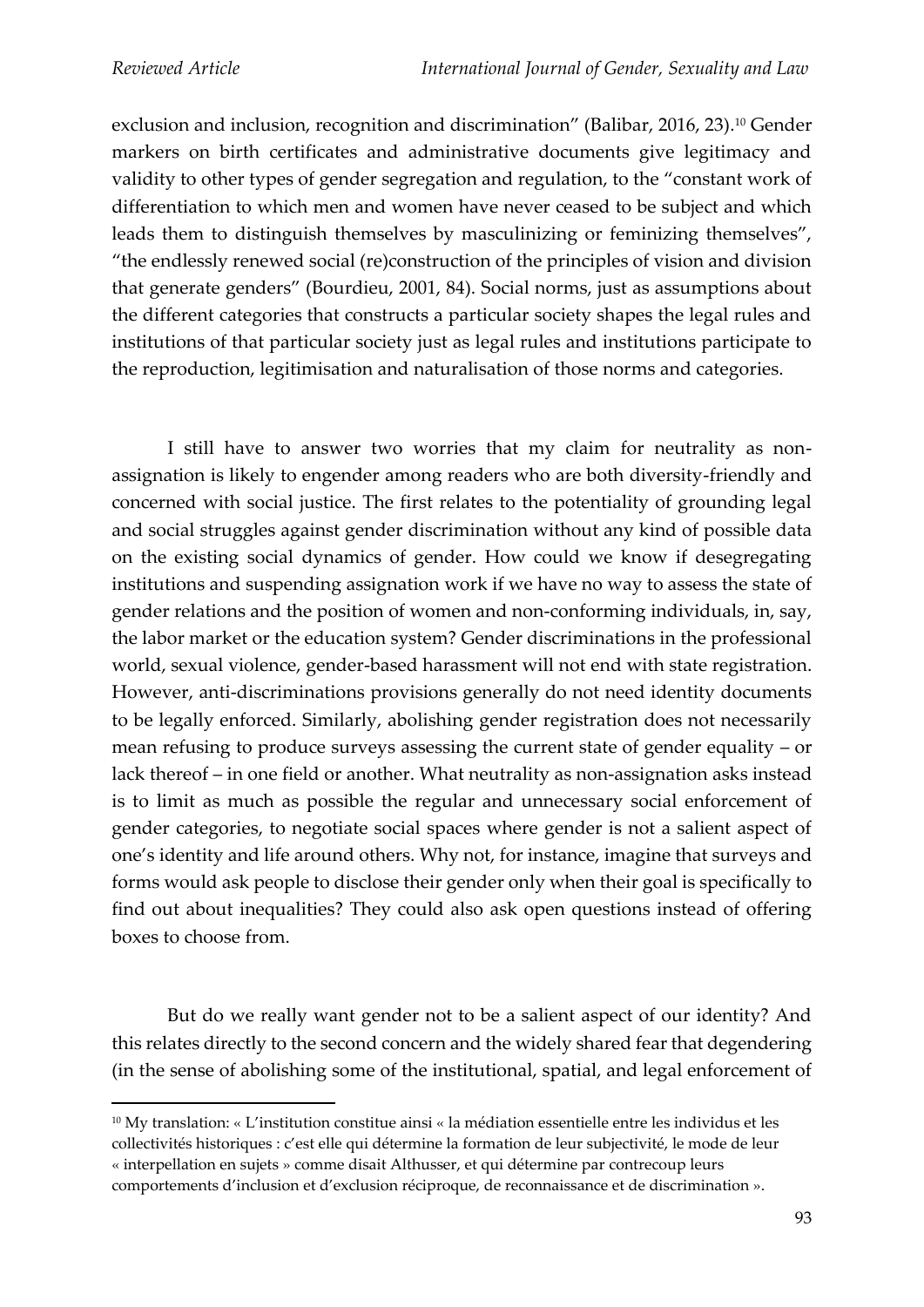gender) will likely produce androgynous sameness. I believe that this fear, well entrenched in the conservative criticism of feminist and queer politics is no more than a reverse idle fantasy. The goal of this renewed neutrality is indeed to transform the well-polished – and hierarchically organised - social *diversity* of state-blindness into a more joyful and less confining *multiplicity*. One of the reasons is that gender as an understanding of someone's embodiment, and experiences of masculinity and femininity are not likely to disappear altogether, nor is the traditional types of gender expressions and identities. What a commitment to a principle of neutrality as nonassignation wishes instead is a world that leaves more leeway for flexible combinations, variations, and juxtapositions in gender experiences, practices, and embodiments.

What degendering institutions and law finally implies is to question our own relation to identity and its role in our everyday interactions with others. It suggests that we try and get rid of what Foucault in a different context has called 'the morality" of "bureaucrats" and "police" (*morale d'état-civil*), the desire to know and classify ourselves and others according to fixed and intelligible social identities (Foucault, 1972). Of course, as we have seen, in a world where identity matters so much, it seems inevitable that gender diverse individuals will formulate their claim for equality as claims for recognition of their particular gender identities. In debates about equal recognition, however, "identity is understood specifically as an antecedently given set of facts about who we are and as a set of facts which both precedes and governs our action, telling us what acting "authentically" means for us" (Markell, 2003, 12). For Markell this conception of identity and the claim for recognition lies in a will for sovereignty, a desire to secure our interactions with others based on what we know, or think to know, about their identities and ours. In fact, the appeal to identity categories can be seen as a means to ensure power and agency in a social world where our encounter with others can hurt, impede us or alter our very sense of who we are. The proposition to degender identity documents and the broader call for a renewed conception of neutrality as non-assignation entail to recognise this unpredictable, and even vulnerable, dimension of social life. It forces us to ask ourselves, what do we risk – and what do we lose – if we suspend the need to know and recognise our identities and the one of others in a stable and irrevocable way? Which trouble, which awkwardness in our sense-of-self can produce the encounter with alterity, with a disturbing body whose gender is for us unintelligible? How can we accept the fragility of our own gender that this troubling body reveals?

#### *Conclusion*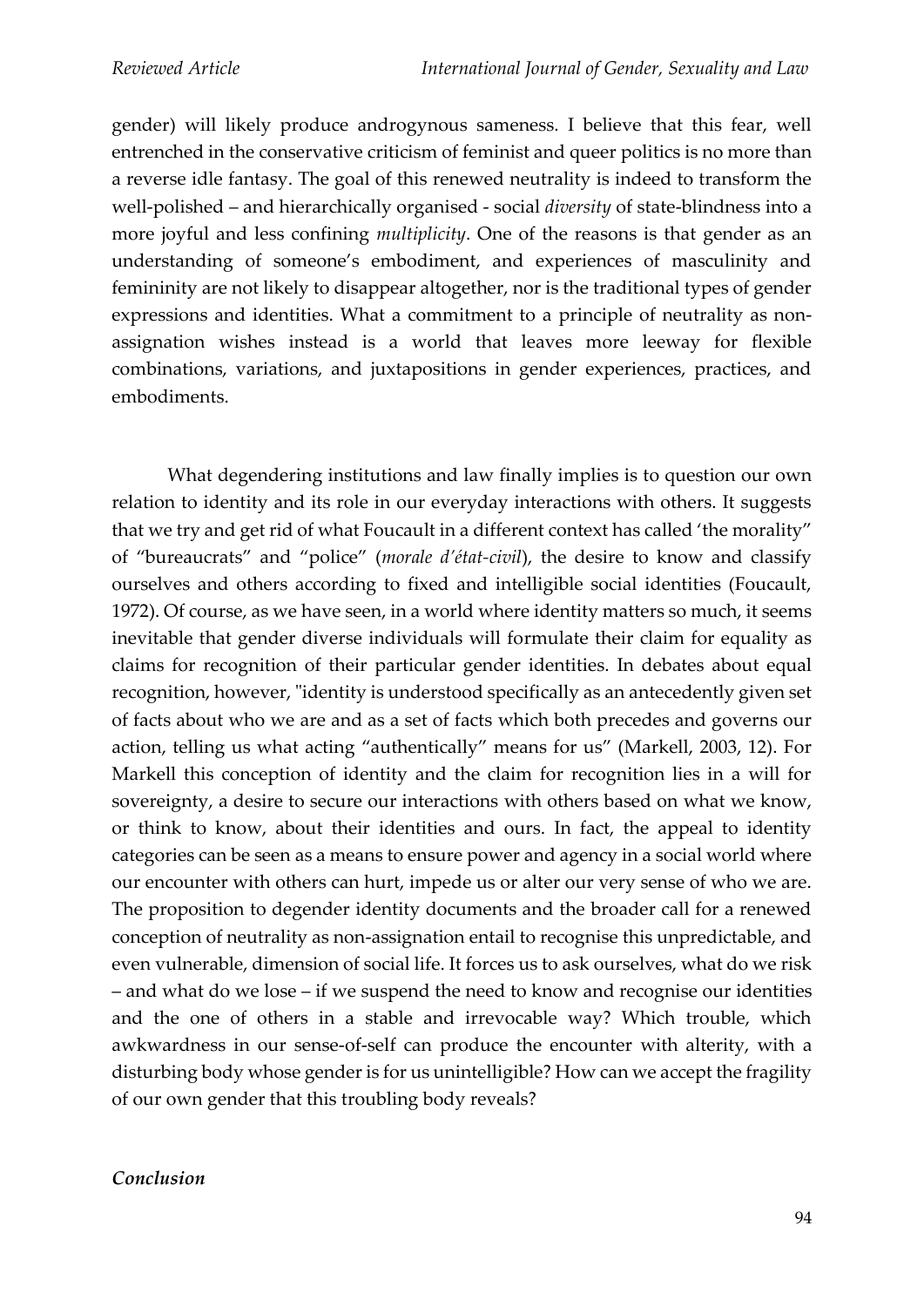This article sought to demonstrate that, in many ways, the suppression of gender registration represents a better alternative to the problematic current binary classification than an addition of one - or more - gender categories. The dual dimension of gender registration is indeed discriminatory. First, it gives legitimacy to violent and painful re-assignation mutilations on new-borns diagnosed with an intersex condition. Second, it makes life within institutions, administrations and many social spaces very difficult for individuals who do not recognised themselves or are not recognized by others within the traditional gender categories. This includes individuals who identify as non-binary, but also trans people in transition and more largely people who may identify as men or women but whose gender expressions do not fit hegemonic gender norms.

Yet adding one or more options of identifications on identity documents will not resolve the problems. Confronted with the paradox of specific rights, such an addition would probably create another biological gender without attending to the stigmas and discriminations affecting non-conforming gender identities and expressions. Butler asks, "what departures from the norm constitute something other than an excuse or rationale for the continuing authority of the norm," "what departures from the norm disrupt the regulatory process itself" (Butler, 2004). Suspending the practices of sorting citizens and users of public services by gender looks, it seems, a better departure from the norm that the more official inclusion of non-binary and intersex persons into the gender regulatory process. De-gendering civil registration and identity documents would also complicate other types of legally organised gender regulation in, for instance, family law or sex-segregated social places. Those gender regulations are not only discriminatory for gender nonconforming individuals, they also reconduct constantly the division between the two traditional genders and remind us all the time that gender is a structuring dimension of the social world. In that sense, they give legitimacy to gender classifications and norms that are hindering for all genders.

Thus, I finally argue that, abolishing gender registration could be part of a broader queer and feminist project to rethink state neutrality, a project that would consist in neutralising legal, administrative and institutional forms of gender assignations. Instead of being obliviously blind to identities and inequalities, this feminist neutrality would work to degender the law and institutions that structure our collective realities.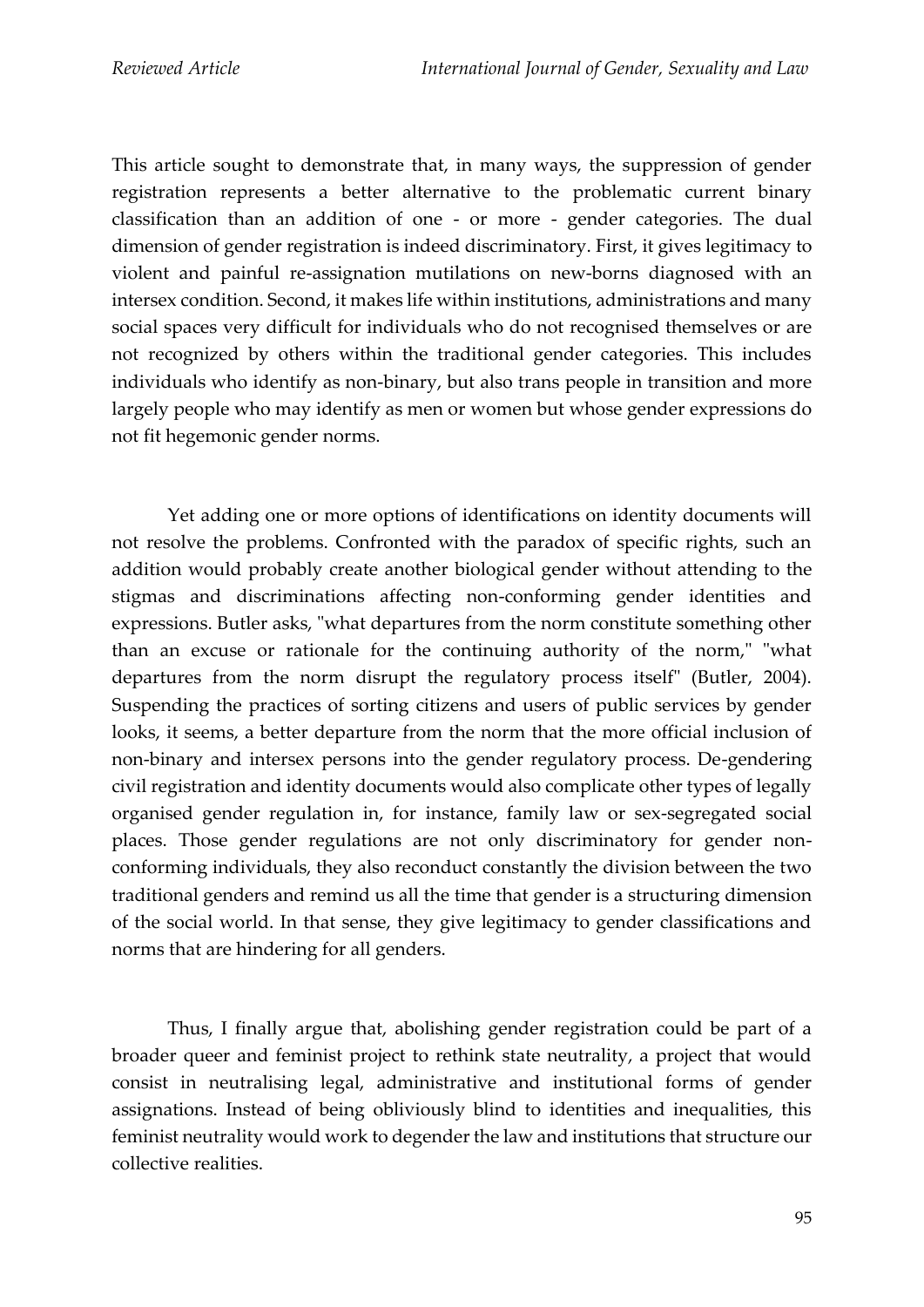## *References*

Amato, V. (2016). *Intersex Narratives: shifts in the Representation of Intersex Lives in North American Litterature and Popular Culture*. Bielefeld: Transcript Verlag.

Balibar, E. (2016). *Des Universels : Essais et Conférences*. Paris: Galilée.

Bourdieu, P. (2001). *Masculine Domination*. (R. Nice, trans.) Stanford, California: Stanford University Press. (originally published in 1998).

Brown, W. (2000). "Suffering rights as paradoxes". *Constellations, 7*, 208–229.

Butler, J. (2004). *Undoing gender*. New York, NY: Routledge.

Chase, C. (1998). "Hermaphrodites with attitude: mapping the emergence of intersex political activism". *GLQ: A Journal of Lesbian and Gay Studies, 4* (2), 189-211.

Davis, H.F. (2017). *Beyond Trans: Does Gender Matter?* New York, NY: New York University Press.

Davis, H.F (2014). "Sex-classification policies as transgender discrimination: An intersectional critique". *Perspectives on Politics*, *12*, 45–60.

Diehl, A., Leite Vieira, D., Milograna Zaneti, M., Fanganiello, A., Sharan, P., Robles, R., De Jesus Mari, J. (2017). « Social stigma, legal and public heath barries faced by the third gender phenomena n Brazil, India, and Mexico: Travestis, hijras, and muxes". *International Journal of Social Psychiatry*. *63*, 389–399.

Duggan, L. (1994). "Queering the State". *Social Text*, 39, 1-14.

Fausto-Sterling, A. (2000). *Sexing the Body: Gender Politics and the Construction of Sexuality.* New-York, NY: Basic Books.

Foucault, M. (1994). "Le vrai sexe", in M. Foucault, *Dits et Écrits*. Paris: Gallimard, 954– 942 (Originally published in 1980).

Foucault, M. (1972). *The Archaeolodgy of Knowledge*. New York, NY: Pantheon Books.

Fraser, N. (1995). "From redistribution to recognition? Dilemmas of justice in a "postsocialist" age". *New Left Review*, *212*, 68–93.

Honneth, A. (1995). *The Struggle for Recognition: The Moral Grammar of Social Conflict.* (J. Anderson, trans.). Cambridge, Mass: The MIT Press.

Hossain, A. (2017). "The paradox of recognition: hijra, third gender and sexual rights in Bangladesh". *Culture, Health and Sexuality*, *19*, 1418–1431.